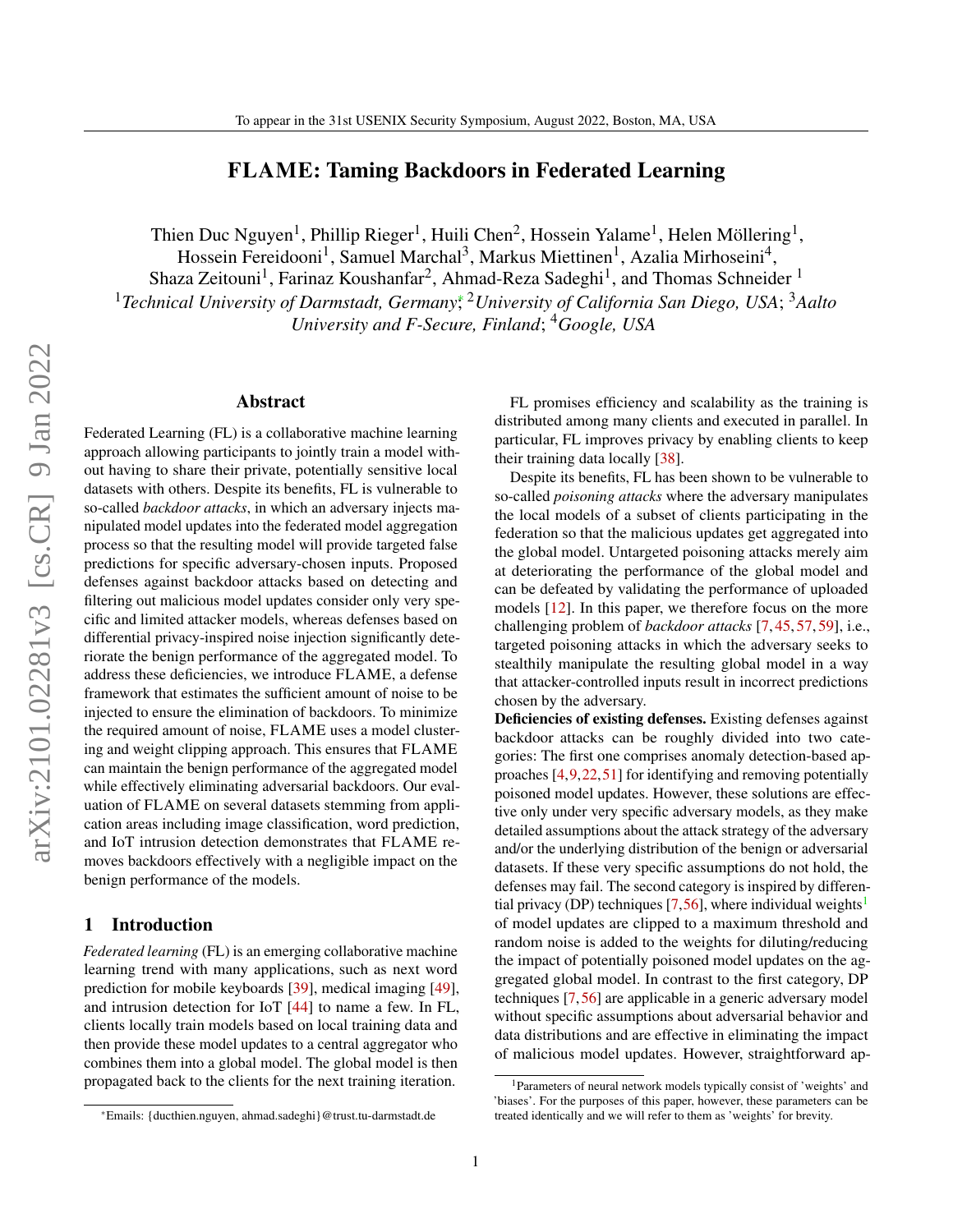plication of DP approaches severely deteriorates the benign performance of the aggregated model because the amount of noise required to ensure effective elimination of backdoors also results in significant modifications of individual weights of benign model updates [\[7,](#page-13-0) [57\]](#page-15-3).

In this paper, we develop a resilient defense against backdoors by combining the benefits of both defense types without suffering from the limitations (narrow attacker model, assumptions about data distributions) and drawbacks (loss of benign performance) of existing approaches. To this end, we introduce an approach in which detection of anomalous model updates and tuned clipping of weights are combined to minimize the amount of noise needed for backdoor removal of the aggregated model while preserving its benign performance.

Our Goals and Contributions. We present FLAME, a resilient aggregation framework for FL that eliminates the impact of backdoor attacks while maintaining the benign performance of the aggregated model. This is achieved by three modules: DP-based noising of model updates to remove backdoor contributions, automated model clustering approach to identify and eliminate potentially poisoned model updates, and model weight clipping before aggregation to limit the impact of malicious model updates on the aggregation result. The last two modules can significantly reduce the amount of random noise required by DP noising for backdoor elimination. In particular, our contributions are as follows:

- We present FLAME, a defense framework against backdoor attacks in FL that is capable of eliminating backdoors without impacting the benign performance of the aggregated model. Contrary to earlier backdoor defenses, FLAME is applicable in a *generic* adversary model, i.e., it does not rely on strong assumptions about the attack strategy of the adversary, nor about the underlying data distributions of benign and adversarial datasets  $(\S 4.1)$ .
- We show that the amount of required Gaussian noise can be radically reduced by: a) applying our clustering approach to remove potentially malicious model updates and b) clipping the weights of local models at a proper level to constrain the impact of individual (especially malicious) models on the aggregated model.  $(\S4.3)$
- We provide a noise boundary proof for the amount of Gaussian noise required by noise injection (inspired by DP) to eliminate backdoor contributions  $(\S5)$ .
- We extensively evaluate our defense framework on realworld datasets from three very different application areas. We show that FLAME reduces the amount of required noise so that the benign performance of the aggregated model does not degrade significantly, providing a crucial advantage over state-of-the-art defenses using straightforward injection of DP-based noise ([§7\)](#page-9-0).

As an orthogonal aspect, we also consider how the privacy of model updates against an honest-but-curious aggregator can

be preserved and develop a secure multi-party computation approach that can preserve the privacy of individual model updates while realizing our backdoor defense approach ([§8\)](#page-12-0).

# <span id="page-1-0"></span>2 Background and Problem Setting 2.1 Federated Learning

Federated Learning [\[38,](#page-14-1) [50\]](#page-15-7) is a concept for distributed machine learning that links *n* clients and an aggregator to collaboratively build a global model *G*. In a training iteration  $t \in \{1, \ldots, T\}$ , each client  $i \in \{1, \ldots, n\}$  locally trains a local model  $W_i$  with  $p$  parameters (indicating both weights and biases)  $w_i^1, \ldots, w_i^p$  based on the previous global model  $G_{t-1}$ using its local data  $D_i$  and sends it to the aggregator which aggregates the received models  $W_i$  into the global model  $G_t$ .

Several aggregation mechanisms have been proposed recently: 1) *Federated Averaging* (FedAvg) [\[38\]](#page-14-1), 2) *Krum* [\[9\]](#page-13-2), 3) *Adaptive Federated Averaging* [\[42\]](#page-14-4), and 4) *Trimmed mean or median* [\[60\]](#page-15-8). Although we evaluate FLAME's effectiveness on several aggregation mechanisms in [§7.1,](#page-9-1) we generally focus on FedAvg in this work as it is commonly applied in FL [\[21,](#page-14-5) [28,](#page-14-6) [39,](#page-14-0) [44,](#page-15-1) [47,](#page-15-9) [50,](#page-15-7) [54\]](#page-15-10) and related work on backdoor attacks [\[7,](#page-13-0) [22,](#page-14-3) [51,](#page-15-5) [57,](#page-15-3) [59\]](#page-15-4). In FedAvg, the global model is updated by averaging the weighted models as follows:  $G_t = \sum_{i=1}^n s_i \times W_i / s$ , where  $s_i = ||D_i||$ ,  $s = \sum_{i=1}^n s_i$ . However, in practice, a malicious client might provide falsified information about its dataset size (i.e., a large number) to amplify the relative weight of its updates [\[57\]](#page-15-3). Previous works often employed equal weights  $(s<sub>i</sub> = 1/n)$  for the contributions of all clients [\[7,](#page-13-0) [51,](#page-15-5) [59\]](#page-15-4). We adopt this approach in this paper, i.e., we set  $G_t = \sum_{i=1}^n W_i / n$ . Further, other state-of-the-art aggregation rules, e.g., *Krum* [\[9\]](#page-13-2), *Adaptive Federated Averaging* [\[42\]](#page-14-4), and *Trimmed mean or median* [\[60\]](#page-15-8) also do not consider the sizes of local training datasets by design.

# <span id="page-1-1"></span>2.2 Backdoor Attacks on Federated Learning

In backdoor attacks, the adversary *A* manipulates the local models *W<sup>i</sup>* of *k* compromised clients to obtain poisoned models  $W_i'$  that are then aggregated into the global model  $G_t$  and thus affect its properties. In particular, *A* wants the poisoned model  $G'_{t}$  to behave normally on all inputs except for specific attacker-chosen inputs  $x \in I_{\mathcal{A}}$  (where  $I_{\mathcal{A}}$  denotes the so-called *trigger set*) for which attacker-chosen (incorrect) predictions should be output. Figure [1](#page-2-0) shows common techniques used in FL backdoor attacks, including 1) data poisoning, e.g., [\[45,](#page-15-2)[51,](#page-15-5)[59\]](#page-15-4), where *A* manipulates training datasets of models, and 2) model poisoning, e.g., [\[7,](#page-13-0) [57\]](#page-15-3) where *A* manipulates the training process or the trained models themselves. Next, we will briefly discuss these attack techniques.

Data Poisoning. In this attack, *A* adds manipulated data  $D^A$  to the training datasets of compromised clients *i* by flipping data labels, e.g., by changing the labels of a street sign database so that pictures showing a 30 km/h speed limit are labeled as 80 km/h [\[51\]](#page-15-5), or, by adding triggers into data samples (e.g., a specific pixel pattern added to images [\[59\]](#page-15-4))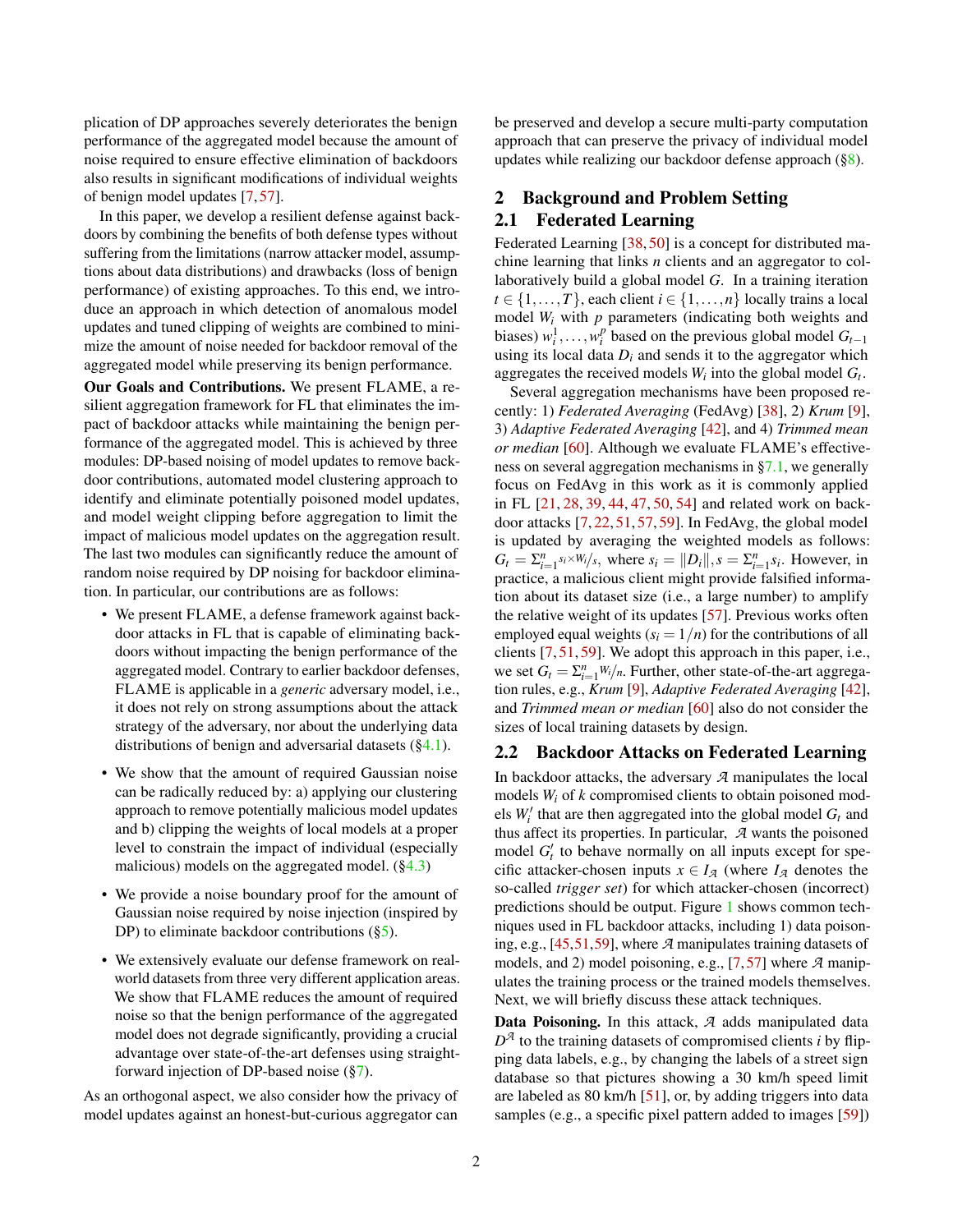<span id="page-2-0"></span>

Figure 1: An overview of backdoor attacks.

in combination with label flipping. We denote the fraction of injected poisoned data  $D_i^{\mathcal{A}}$  in the overall poisoned training dataset  $D_i'$  of client *i* as *Poisoned Data Rate (PDR)*, i.e.,  $PDR_i = \frac{|D_i^{\mathcal{A}}|}{|D'|}$  $\frac{D_i}{|D_i'|}$ .

Model Poisoning. This attack technique requires that *A* can fully control a number of clients. *A* poisons the training datasets of these clients and manipulates how they execute the training process by modifying parameters and scaling the resulting model update to maximize the attack impact while evading the aggregator's anomaly detector [\[7,](#page-13-0) [57\]](#page-15-3). This is done by (1) scaling up the weights of malicious model updates to maximize attack impact (e.g., *model-replacement* attack [\[7\]](#page-13-0), or, *projected gradient descent (PGD) attack with model replacement* [\[57\]](#page-15-3)), or, scaling down model updates to make them harder to detect (e.g., *train-and-scale* [\[7\]](#page-13-0) ) and (2) constraining the training process itself to minimize the deviation of malicious models from benign models to evade anomaly detection (e.g., *constrain-and-scale* attack [\[7\]](#page-13-0)).

# <span id="page-2-3"></span>2.3 Adversary Goals and Capabilities

The goals of the adversary are two-fold:

*Impact*: The adversary *A* aims to manipulate the global model  $G$  so that the modified model  $G'$  provides incorrect predictions  $f(G',x) = c' \neq f(G,x)$  for any inputs  $x \in I_{\mathcal{A}}$ , where *I<sup>A</sup>* is the so-called *trigger set* consisting of specific attackerchosen inputs and  $c'$  denotes the incorrect prediction chosen by the adversary.

Stealthiness: To make the poisoned model G' hard to detect by aggregator *A*, it should closely mimic the behavior of *G* on all other inputs not in  $I_A$ , i.e.:

$$
f(G',x) = \begin{cases} c' \neq f(G,x) & \forall x \in I_{\mathcal{A}} \\ f(G,x) & \forall x \notin I_{\mathcal{A}} \end{cases}
$$
 (1)

Additionally, to make poisoned models as indistinguishable as possible from benign models, the distance (e.g., euclidean) between a poisoned model W' and a benign model W must be smaller than a threshold  $\eta$  denoting the distinction capability of the anomaly detector of aggregator *A*, i.e.,  $dist(W, W') < \eta$ . The adversary can estimate this distance by comparing the local malicious model to the global model or to a local model trained on benign data.

Adversarial Capabilities. In this paper, we make no specific assumptions about the adversary's behavior. We assume that the adversary *A* has full control over  $k < \frac{n}{2}$  clients and

their training data, processes, and parameters [\[7,](#page-13-0) [59\]](#page-15-4). We denote the fraction of compromised clients as Poisoned Model Rate  $PMR = \frac{k}{n}$ . Furthermore,  $\mathcal{A}$  has full knowledge of the aggregator's operations, including potentially applied backdoor defenses. However, *A* has no control over any processes executed at the aggregator nor over the honest clients.

# <span id="page-2-5"></span>2.4 Preliminaries

HDBSCAN [\[11\]](#page-14-7) is a density-based clustering algorithm that uses the distance of data points in *n*-dimensional space to group data points that are located near each other together into a cluster. Hereby the number of clusters is determined dynamically. Data points that do not fit to any cluster are considered outliers. However, while HDBSCAN's predecessor DBSCAN [\[19\]](#page-14-8) uses a predefined maximal distance to determine whether two points belong to the same cluster, HDBSCAN determines this maximal distance for each cluster independently, based on the density of points. Thus, in HDBSCAN, neither the maximal distance nor the total number of clusters need to be predefined.

Differential Privacy (DP). DP is a privacy technique that aims to ensure that the outputs do not reveal individual data records of participants. DP is formally defined as follows:

<span id="page-2-4"></span>Definition 1 ((ε,δ)-differential privacy). *A randomized algorithm M is* (ε,δ)*-differentially private if for any datasets D*<sup>1</sup> *and D*<sup>2</sup> *that differ on a single element, and any subset of outputs*  $S \in Range(M)$ *, the following inequality holds:* 

$$
Pr[\mathcal{M}(D_1) \in \mathcal{S}] \leq e^{\varepsilon} \cdot Pr[\mathcal{M}(D_2) \in \mathcal{S}] + \delta.
$$

Here, ε denotes the privacy bound and δ denotes the proba-bility of breaking this bound [\[18\]](#page-14-9). Smaller values of  $\varepsilon$  and δ indicate stronger privacy. A commonly used approach to enforce differential privacy is adding random Gaussian noise  $N(0, \sigma^2)$  to the output of the algorithm [\[3,](#page-13-3) [18\]](#page-14-9).

#### <span id="page-2-2"></span>3 Problem Setting and Objectives

Backdoor Characterization. Following common practice in FL-related papers (e.g., [\[7,](#page-13-0) [12,](#page-14-2) [22\]](#page-14-3)), we represent Neural Networks (NNs) using their weight vectors, in which the extraction of weights is done identically for all models by flattening/serializing the weight/bias matrices in a predetermined order. Figure [2](#page-3-1) shows an abstract two-dimensional representation of the weight vectors of local models compared to the global model *Gt*−<sup>1</sup> of the preceding aggregation round. Each model  $W_i$  can be characterized with two factors: *direction (angle)* and *magnitude (length)* of its weight vector  $(w<sup>1</sup>, w<sup>2</sup>, ..., w<sup>p</sup>)$ . The angle between two updates  $W<sub>i</sub>$  and  $W<sub>j</sub>$ can be measured, e.g., by using the cosine distance metric *ci j* as defined in [\(2\)](#page-2-1) while their magnitude difference is measured by the  $L_2$ -norm  $e_{ij}$  as defined in [\(3\)](#page-3-2).

<span id="page-2-1"></span>
$$
c_{ij} = 1 - \frac{W_i W_j}{\|W_i\| \|W_j\|} = 1 - \frac{\sum_{k=1}^p w_i^k w_j^k}{\sqrt{\sum_{k=1}^p (w_i^k)^2} \sqrt{\sum_{k=1}^p (w_j^k)^2}}
$$
(2)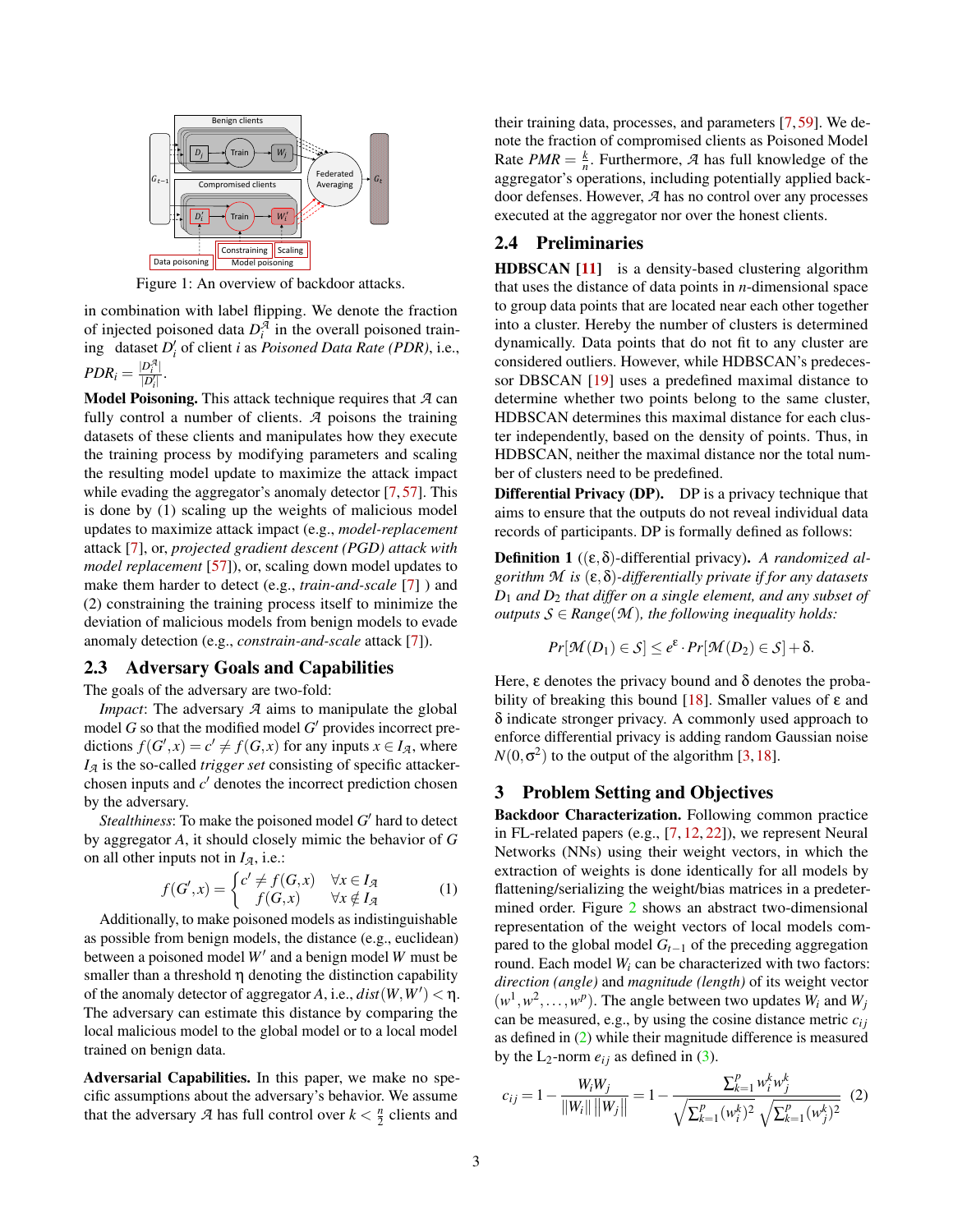<span id="page-3-1"></span>

<span id="page-3-2"></span>Figure 2: Weight vectors of benign and backdoored models.

$$
e_{ij} = ||W_i - W_j|| = \sqrt{\sum_{k=1}^{p} (w_i^k - w_j^k)^2}
$$
 (3)

Benign and backdoored local models are shown in blue and red colors and are labeled with  $W_i$  or  $W'_i$ , respectively. Note that the benign models are typically not identical due to the potentially partially non-iid nature of their training data.

The impact of the adversarial goal (injection of a backdoor) causes a deviation in the model parameters that manifests itself as a difference in the direction and/or magnitude of the backdoored model's weight vector in comparison to benign models, e.g., the deviations among local models and to the global model *Gt*−<sup>1</sup> of the previous aggregation round. Since the adversary has full control over the training process of compromised clients, he can fully control these distances, e.g., by changing the direction (in the case of  $W_1'$ ) or magnitude (in the case of  $W_2'$ ) of the backdoored models<sup>'</sup> weight vectors.

Figure [2](#page-3-1) also shows three kinds of backdoored models resulting from different types of backdoor attacks. The first type  $W_1'$  has a similar weight vector, but a *large angular deviation* from the majority of local models and the global model. This is because such models are trained to obtain high accuracy on the backdoor task, which can be achieved by using a large poisoned data rate (*PDR*) or a large number of local training epochs (cf. Distributed Backdoor Attack (DBA) [\[59\]](#page-15-4)). The second backdoor type  $W_2'$  has a small angular deviation but a *large magnitude* to amplify the impact of the attack. Such models can be crafted by the adversary by *scaling up* the model weights to boost its effect on the global model (cf. *Model-replacement* attack in [\[7\]](#page-13-0)). The third backdoor type  $W_3'$  has a similar weight vector as benign models, the angular difference and the magnitude are not substantially different compared to benign models and, thus less distinguishable from benign models. Such *stealthy* backdoored models can be crafted by the adversary by carefully constraining the training process or scaling down the poisoned model's weights (cf. *Constrain-and-scale* attack [\[7\]](#page-13-0) or FLIoT attack [\[45\]](#page-15-2)).

Defense Objectives. A generic defense that can effectively mitigate backdoor attacks in the FL setting needs to fulfill the following objectives: (i) *Effectiveness*: To prevent the adversary from achieving its attack goals, the impact of backdoored model updates must be eliminated so that the aggregated global model does not demonstrate backdoor behavior. (ii) *Performance*: Benign performance of the global model

must be preserved to maintain its utility. (iii) *Independence from data distributions and attack strategies*: The defense method must be applicable to generic adversary models, i.e., it must not require prior knowledge about the backdoor attack method, or make assumptions about specific data distributions of local clients, e.g., whether the data are iid or non-iid.

# <span id="page-3-4"></span>4 FLAME Overview and Design

<span id="page-3-0"></span>We present the high-level idea of FLAME and the associated design challenges to fulfill the objectives identified in [§3.](#page-2-2)

## 4.1 High-level Idea

Motivation. Earlier works (e.g., Sun *et al.* [\[56\]](#page-15-6)) use differential privacy-inspired noising of the aggregated model for eliminating backdoors. They determine the sufficient amount of noise to be used empirically. In the FL setting this is, however, challenging, as one cannot in general assume the aggregator to have access to training data, in particular to poisoned datasets. What is therefore needed is a generic method for determining how much noise is sufficient to remove backdoors effectively. On the other hand, the more noise is injected into the model, the more its benign performance will be impacted.

FLAME Overview. FLAME estimates the noise level required for backdoor removal in the FL setting without extensive empirical evaluation and having access to training data (this noise bound is formally proven in  $\S5$ ). In addition, to effectively limit the amount of required noise, FLAME uses a novel clustering-based approach to identify and remove adversarial model updates with high impact and applies a dynamic weight-clipping approach to limit the impact of models that the adversary has scaled up to boost their performance. As discussed in [§3,](#page-2-2) one cannot guarantee that all backdoored models can be detected since the adversary can fully control both the angular and magnitude deviation to make the models arbitrarily hard to detect. Our clustering approach therefore aims to remove models with high attack impact (having larger angular deviation) rather than all malicious models. Fig. [3](#page-4-1) illustrates the high-level idea of FLAME consisting of the above three components: filtering, clipping, and noising. We emphasize, however, that each of these components needs to be applied with great care, since, a naïve combination of noising with clustering and clipping leads to poor results as it easily fails to mitigate the backdoor and/or deteriorates the benign performance of the model, as we show in [§C.](#page-17-0) We detail the design of each component and its use in the FLAME defense approach in [§4.3.](#page-4-0)

#### <span id="page-3-3"></span>4.2 Design Challenges

To realize the high-level idea presented above, we need to solve the following technical challenges.

*C*1- Filtering out backdoored models with large angular deviations in dynamic scenarios. As discussed in  $\S3$ , the weight vector of a well-trained backdoored model, W', has a *higher angular difference* in comparison to weight vectors of benign models *W*. FLAME deploys a clustering approach to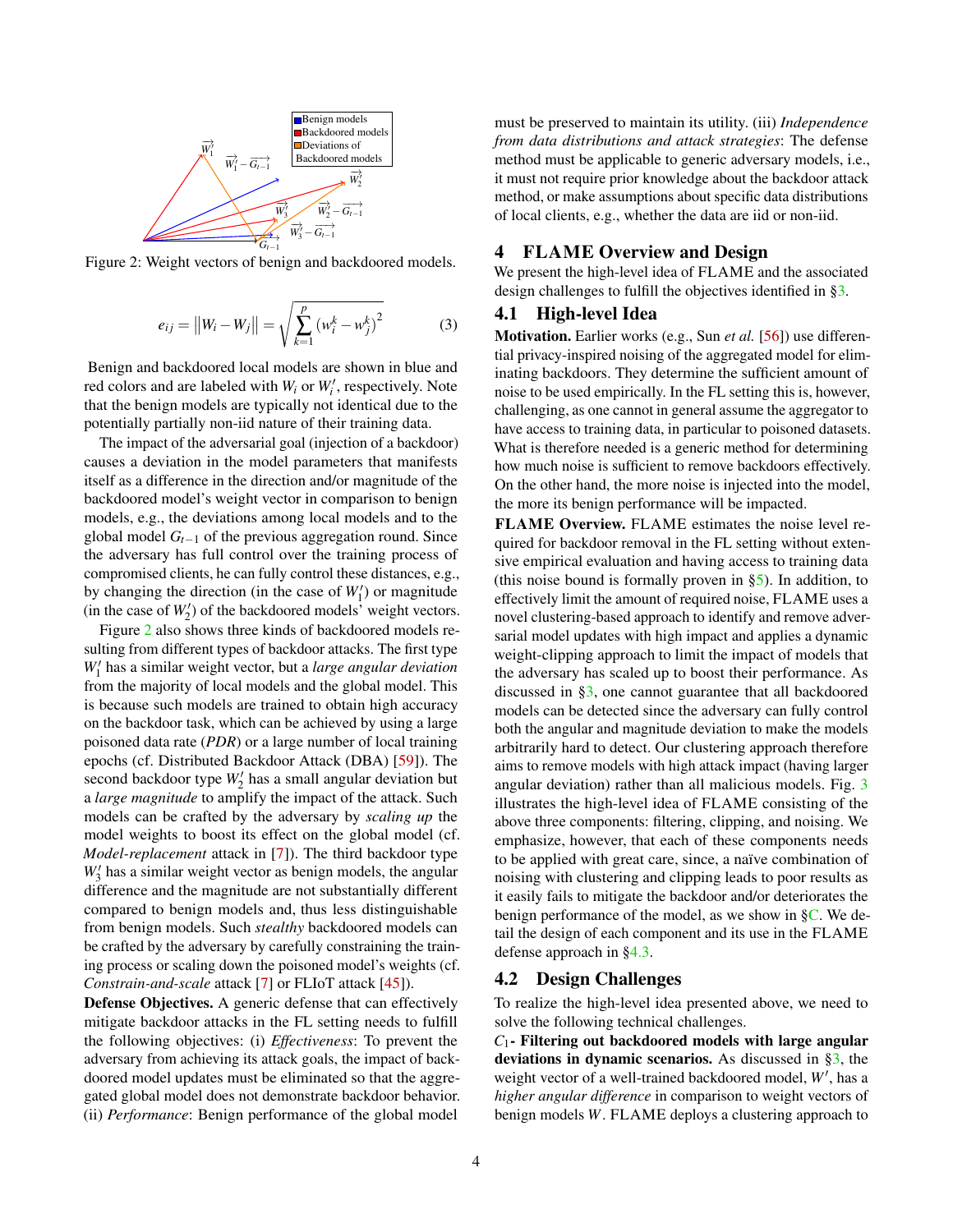<span id="page-4-3"></span><span id="page-4-1"></span>

<span id="page-4-5"></span>Figure 3: High-level idea of FLAME defense.

*identify* such poisoned models and *remove* them from FL aggregation (detailed in [§4.3.1\)](#page-4-2). The effect of clustering-based filtering is shown in Fig.  $3a$  where model  $W_1'$  is removed from the aggregated model as it does not align with the directions of benign models. In contrast to existing clustering-based defenses, we need an approach that can also work in a *dynamic attack setting*, i.e., the number of injected backdoors is unknown and may vary between training rounds. To this end, we make a key observation: clustering approaches using a fixed number of clusters *ncluster* for identifying malicious models are inherently vulnerable to attacks with varying numbers of backdoors<sup>[2](#page-4-4)</sup>  $n_{backdoor}$ . This is because the adversary can likely cause at least one backdoor model to be clustered together with benign models due to the pigeonhole principle by simultaneously injecting  $n_{backdoor} \geq n_{cluster}$  backdoors. We seek to solve this challenge by employing a clustering solution that dynamically determines the clusters for model updates, thereby allowing it to adapt to dynamic attacks.

 $C_2$ -Limiting the impact of scaled-up backdoors. To limit the impact of backdoored models that the adversary artificially scales up to boost the attack (e.g.,  $W_2'$  in Fig. [2\)](#page-3-1), the weight vectors of models with high magnitudes can be clipped [\[56\]](#page-15-6). The effect of clipping is shown in Fig. [3a](#page-4-3) where the weight vectors of all models with a magnitude beyond the clipping bound *S* (in particular, backdoored model  $W_2'$ ) are clipped to *S* by scaling down the weight vectors. The resulting clipped weight vectors are shown on the left side of Fig. [3b.](#page-4-5) The challenge here is how to select a proper clipping bound without empirically evaluating its impact on the training datasets (which are not available in the FL setting). If the applied clipping bound is too large, an adversary can boost its model *W*<sup>0</sup> by scaling its weights up to the clipping bound, thereby maximizing the backdoor impact on the aggregated global model *G*. However, if the applied clipping bound is too small, a large fraction of benign model updates *W* will be clipped, thereby leading to performance deterioration of the aggregated global

<span id="page-4-4"></span> $2$ We consider two backdoors to be independent if they use different triggers.

model *G* on the main task. We tackle this challenge in [§4.3.2,](#page-5-0) where we show how to select a clipping bound that can not be influenced by the adversary and that effectively limits the impact of scaled-up backdoored models.

*C*3-Selecting suitable noise level for backdoor elimination. As mentioned in [§4.1,](#page-3-0) FLAME uses model noising that applies Gaussian noise with noise level  $\sigma$  to mitigate the adversarial impact of backdoored models (e.g.,  $W_3'$  in Fig. [2\)](#page-3-1). Similar to the clipping bound, however, also here the noise level  $σ$  must be carefully selected, as it has a direct impact on the effectiveness of the defense and the model's benign performance. If it is too low, the aggregated model might retain backdoor behavior after model noising, rendering the defense ineffective, while excessive noise will degrade the utility of the aggregated model. To address this challenge, we develop an approach for reliably estimating a sufficient but minimal bound for the applied noise in [§5.](#page-6-0)

# <span id="page-4-0"></span>4.3 FLAME Design

As discussed in [§4.1,](#page-3-0) our defense consists of three main components: filtering, clipping, and noising. Figure [4](#page-5-1) shows these components and the workflow of FLAME during training round *t*. Algorithm [1](#page-4-6) outlines the procedure of FLAME. In the rest of this section, we detail the design of these components to resolve the challenges in [§4.2.](#page-3-3)

#### <span id="page-4-6"></span>Algorithm 1 FLAME

- 1: **Input:**  $n, G_0, T \ge n$  is the number of clients,  $G_0$  is the initial global model, *T* is the number of training iterations 2: **Output:**  $G_T^* \triangleright G_T^*$  is the updated global model after *T* iterations
- 3: **for** each training iteration  $t$  in  $[1, T]$  **do**
- for each client  $i$  in  $[1, n]$  do
- 5:  $W_i \leftarrow \text{CLIENTUPDATE}(G_{t-1}^*)$  $\triangleright$  The aggregator sends  $G_{t-1}^*$  to Client *i* who trains  $G_{t-1}^*$  using its data  $D_i$  locally to achieve local modal *Wi* and sends *Wi* back to the aggregator.
- $(c_{11},...,c_{nn}) \leftarrow \text{CosineDISTANCE}(W_1,...,W_n)$   $\rightarrow$  $∀i, j ∈ (1, ..., n), c_{ij}$  is the cosine distance between  $W_i$  and  $W_j$
- $(b_1, \ldots, b_L) \leftarrow$  CLUSTERING( $c_{11}, \ldots, c_{nn}$ )  $\triangleright L$  is the number of admitted models,  $b_l$  is the index of the  $l^{th}$  model
- 8:  $(e_1, \ldots, e_n) \leftarrow$  EUCLIDEANDIS- $\text{trans}(\mathbf{G}_{t-1}^*,(\mathbf{W}_1,\ldots,\mathbf{W}_n)) \quad \Rightarrow \quad e_i$  $\triangleright$   $e_i$  is the Euclidean distance between  $G_{t-1}^*$  and  $W_i$
- $S_t \leftarrow \text{MEDIAN}(e_1, \ldots, e_n)$  $\triangleright S_t$  is the adaptive clipping bound at round *t*
- 10: **for** each client  $l$  in  $[1, L]$  do
- 11:  $W_{b_l}^c \leftarrow G_{t-1} + (W_{b_l} G_{t-1}) \cdot \text{MIN}(1, \gamma) \qquad \triangleright \text{Where } \gamma$  $(= S_t/e_{b_l})$  is the clipping parameter,  $W_{b_l}^c$  is the admitted model after clipped by the adaptive clipping bound *St*
- 12:  $G_t \leftarrow \sum_{l=1}^L W_{b_l}^c$  $/L \rightarrow$  Aggregating,  $G_t$  is the plain global model before adding noise

13: 
$$
\sigma \leftarrow \lambda \cdot S_t
$$
 where  $\lambda = \frac{1}{\epsilon} \cdot \sqrt{2\ln \frac{1.25}{\delta}}$   $\triangleright$  Adaptive noisy level  
14:  $G_t^* \leftarrow G_t + N(0, \sigma^2)$   $\triangleright$  Adaptive noisy

# <span id="page-4-2"></span>4.3.1 Dynamic *Model Filtering*

The *Model Filtering* component of FLAME utilizes a *dynamic clustering* technique based on HDBSCAN [\[11\]](#page-14-7) that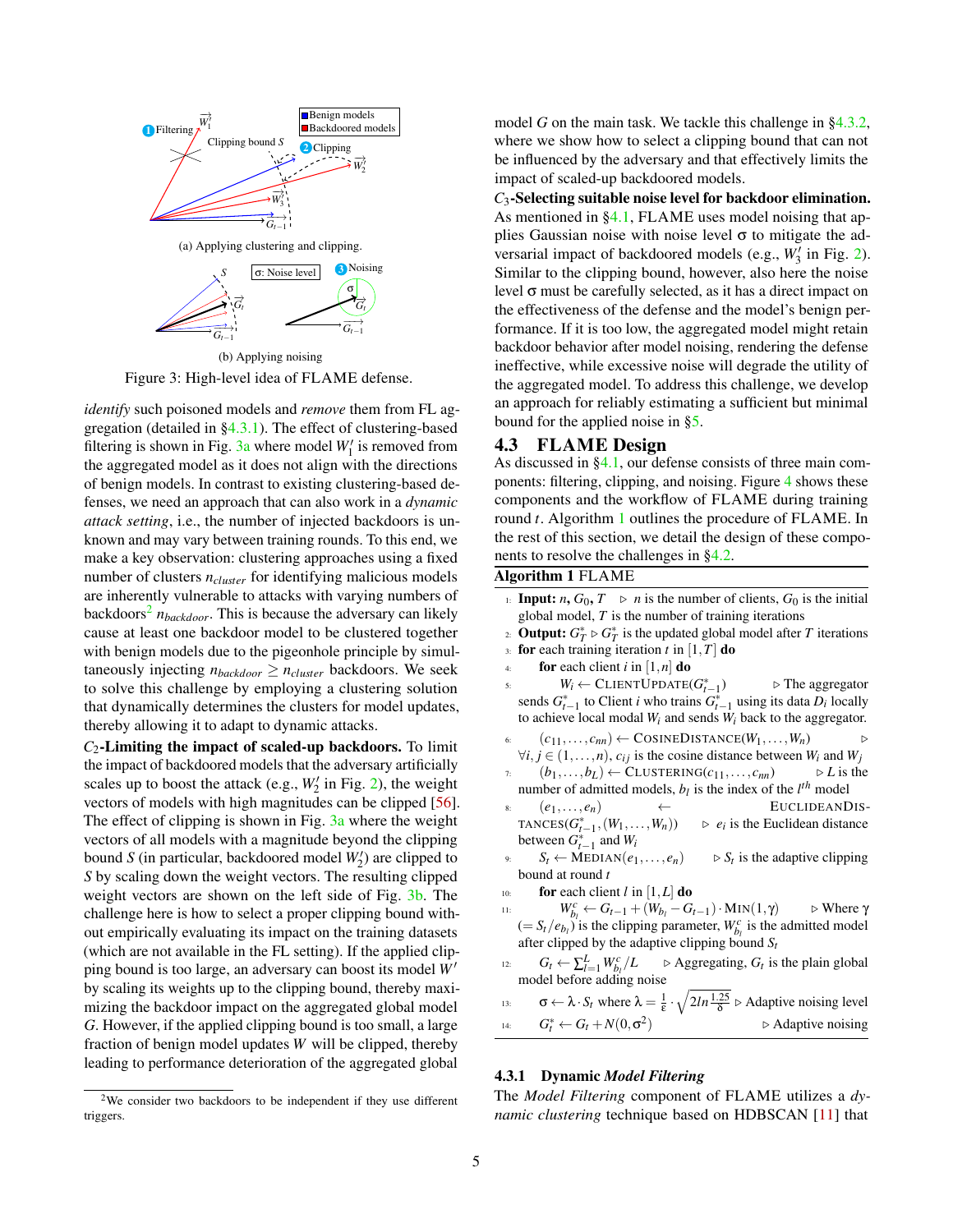<span id="page-5-1"></span>

Figure 4: Illustration of FLAME's workflow in round *t*.

identifies poisoned models with high angular deviations from the majority of updates (e.g.,  $W_1'$  in Fig. [3a\)](#page-4-3). Existing clustering-based defenses [\[9,](#page-13-2) [51\]](#page-15-5) identify potentially malicious model updates by clustering them into two groups where the smaller group is always considered malicious and thus removed. However, if no malicious models are present in the aggregation, this approach may lead to many models being incorrectly removed and thus a reduced accuracy of the aggregated model. These approaches also do not protect against attacks in which adversary *A* simultaneously injects multiple backdoors by using different groups of clients to inject different backdoors. If the number of clusters is fixed, there is the risk that poisoned and benign models end up in the same cluster, in particular, if models with different backdoors differ significantly. Consequently, existing model clustering methods do not adequately address challenge  $C_1$  ([§4.2\)](#page-3-3). Fig. [5](#page-5-2) shows the behavior of different clustering methods on a set of model updates' weight vectors. Fig. [5a](#page-5-3) shows the ground truth of an attack scenario where *A* uses two groups of clients: one group is used to inject a backdoor, whereas the other group provides random models with the goal of fooling clusteringbased defenses. Fig. [5b](#page-5-4) shows how in this setting, K-means (as used in Auror [\[51\]](#page-15-5)) fails to successfully separate benign and poisoned models as all poisoned models end up in the same cluster with the benign models.

To overcome the limitations of existing defenses, we design our clustering solution and ensure that: (i) it is able to handle dynamic attack scenarios where multiple backdoors are injected simultaneously, and (ii) it minimizes false positives of poisoned model identification. In contrast to existing approaches that try to place poisoned models into one cluster, our approach considers each poisoned model individually as an outlier, so that it can gracefully handle multiple simultaneous backdoors and thus address challenge *C*1.

FLAME uses pairwise cosine distances to measure the angular differences between all model updates and applies the HDBSCAN clustering algorithm [\[11\]](#page-14-7). The advantage here is that cosine distances are not affected even if the adversary scales up model updates to boost their impact as this does not change the angle between the updates' weight vectors. Since the HDBSCAN algorithm clusters the models based on their density of the cosine distance distribution and *dynamically determines the required number of clusters*, we leverage it for our dynamic clustering approach. We describe HDBSCAN

<span id="page-5-5"></span><span id="page-5-4"></span><span id="page-5-3"></span><span id="page-5-2"></span>

<span id="page-5-6"></span>Figure 5: Comparison of clustering quality for [\(a\)](#page-5-3) ground truth, [\(b\)](#page-5-4) using K-means with 2 clusters as in Auror [\[51\]](#page-15-5), [\(c\)](#page-5-5) straightforward applied HDBSCAN and  $(d)$  our approach as in FLAME.

and how we apply it in detail in [§E.](#page-17-1)

In particular, HDBSCAN labels models as outliers if they do not fit into any cluster. This allows FLAME to effectively handle multiple poisoned models with different backdoors by labeling them as outliers. To realize this, we set the minimum cluster size to be at least 50% of the clients, i.e.,  $\frac{n}{2} + 1$ , so that the resulting cluster will contain the majority of updates (which we assume to be benign, cf.  $\S2.3$ ). All remaining (potentially poisoned) models are marked as *outliers*. This behavior is depicted in Fig. [5d](#page-5-6) where all the models from Clusters B and C from Fig. [5c](#page-5-5) are considered as outliers. Hence, to the best of our knowledge, our approach is the first FL backdoor defense that is able to gracefully handle also dynamic attacks in which the number of injected backdoors may vary. The clustering step is shown in lines 6-7 of Alg. [1](#page-4-6) where *L* models are retained after clustering.

#### <span id="page-5-0"></span>4.3.2 Adaptive Clipping and Noising

As discussed in  $\S 4.2$  (challenges  $C_2$  and  $C_3$ ), determining a proper clipping bound and noise level for model weight clipping and noising is not straightforward. We present our new approach for selecting an effective clipping bound and reliably estimating a sufficient noise level that can effectively eliminate backdoors while preserving the performance of the main task. Furthermore, our defense approach is resilient to adversaries that dynamically adapt their attacks.

Adaptive Clipping. Fig. [6](#page-6-1) shows the variation of the average L2-norms of model updates of benign clients in three different datasets (cf. [§6\)](#page-9-2) over subsequent training rounds. We can observe that the *L*2*-norms of benign model updates become smaller in later training rounds*. To effectively remove backdoors while minimizing the impact on benign updates, the clipping bound *S* needs to be dynamically adapted to this decreasing trend of the  $L_2$ -norm. Recall that clipping is performed after clustering by scaling down model weights so that the  $L_2$ -norm of the scaled model becomes smaller or equal to the clipping threshold. We describe how FLAME determines a proper scaling factor for each model update *W<sup>i</sup>* in  $t^{th}$  training round as follows: Given the index set  $(b_1,...b_L)$ of the models admitted by the clustering method (line 7 of Alg. [1\)](#page-4-6), the aggregator first computes the clipping bound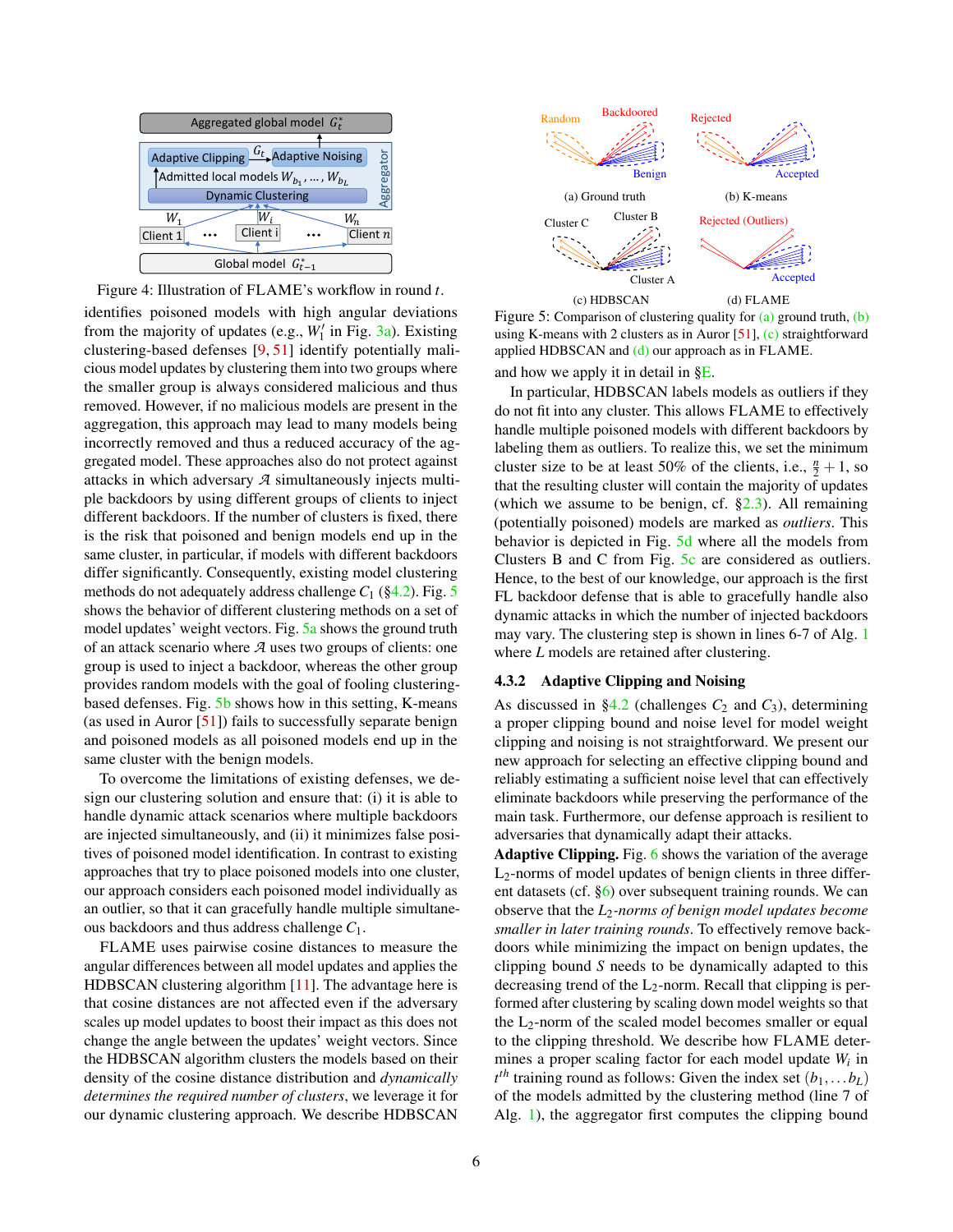<span id="page-6-1"></span>

Figure 6:  $L_2$ -norms of model updates depending on the number of training rounds for different datasets.

 $S_t$  as the median of the  $L_2$ -norms of all *n* model updates:  $S_t = \text{MEDIAN}(e_1, \ldots, e_n)$ . It should be noted that for determining the clipping bound, the rejected models are also considered to ensure that even if benign models were filtered, the computed median  $S_t$  is still determined based on benign values. However, after determining the clipping bound, only the admitted models  $W_1, \ldots, W_L$  are considered for later processing. The scaling factor for the *l th* admitted model is computed as  $\gamma = \frac{S_t}{e_{b_l}}$  where  $e_{b_l}$  is the L<sub>2</sub>-norm of the model update *Wb<sup>l</sup>* . Clipping scales down model updates as follows:  $W_{b_l}^c = G_{t-1} + (W_{b_l} - G_{t-1}) \cdot \text{MIN}(1, \gamma)$  (detailed in line 8-11) of Alg. [1\)](#page-4-6) where the multiplication is computed coordinatewise. It is worth noting that weighting contributions (i.e., adjusting scaling factor) based on client data sizes is insecure. As we point out in  $\S2.1$ , the reported dataset sizes by clients cannot be trusted, i.e., the adversary can lie about their dataset sizes to maximize attack impact [\[57\]](#page-15-3). Hence, we follow common practice in literature and weight the contributions of all clients equally regardless of their dataset size [\[7,](#page-13-0)[9,](#page-13-2)[12,](#page-14-2)[59\]](#page-15-4). By using the median as the clipping bound  $S_t$ , we ensure that  $S_t$  is always in the range of the  $L_2$ -norms between benign models and the global model since we assume that more than 50% of clients are benign (cf.  $\S2.3$ ). We evaluate the effectiveness of the clipping approach in [§B.2.](#page-16-0)

Adaptive Noising. It has been shown that by adding noise to a model's weights, the impact of outlier samples can be effectively mitigated [\[17\]](#page-14-10). Noise can also be added to poisoned samples (special cases of outliers) used in backdoor injection. The more noise is added to the model during the training process, the less responsive the model will be to the poisoned samples. Thus, increasing model robustness against backdoors. Eliminating backdoors utilizing noise addition is conceptually the same in a centralized or federated setting (e.g., [\[7,](#page-13-0) [17\]](#page-14-10)): In both cases, noise is added to the model weights to smooth out the effect of poisoned data (cf. Eq. [5\)](#page-7-0). The challenge is to determine as small a noise level as possible to eliminate backdoors and at the same time not deteriorate the benign performance of the model. As we discuss in detail in [§5.1,](#page-6-2) the amount of noise is determined by estimating the sensitivity based on the differences (distances) among local models, which can be done without access to training data. We then add Gaussian noise to the global model  $G_t$  to yield a noised global model  $G_t^*$  as follows:  $G_t^* = G_t + N(0, \sigma^2)$ , see Lines 13-14 of Alg. [1](#page-4-6) for more details. This ensures that backdoor contributions are effectively eliminated from the aggregated model. In particular, we show in [§5.1](#page-6-2) how

the noise-based backdoor elimination technique can be transferred from a centralized to a federated setting by analysing the relationship between aggregated Gaussian noise applied to the global model and individual noising of each local model.

#### <span id="page-6-0"></span>5 Security Analysis

#### <span id="page-6-2"></span>5.1 Noise Boundary Proof of FLAME

In this section, we provide a proof to corroborate that FLAME can neutralize backdoors in the FL setting by applying strategical noising with bound analysis on the noise level. We first formulate the noise boundary guarantee of FLAME in Theorem [1.](#page-6-3) Subsequently, we explain related parameters and prove how the noise level bound for  $\sigma$  can be estimated. This is done by generalizing theoretical results from previous works [\[17,](#page-14-10)[18\]](#page-14-9) to the FL setting. Then, we show how the filtering and clipping component of FLAME helps to effectively reduce the noise level bound in Theorem [2.](#page-8-0) We provide a formal proof for linear models and extend the proof to DNNs using empirical evaluation. This is because providing formal proof for DP-based backdoor security for DNN models is still an open research problem even for centralized settings.

<span id="page-6-3"></span>Theorem 1. *A* (ε,δ)*-differentially private model with parameters G and clipping bound S<sup>t</sup> is backdoor-free if random Gaussian noise is added to the model parameters yielding a noised version*  $G^*$  *of the model:*  $G^* \leftarrow G + N(0, \sigma_G^2)$  *where the noise scale* σ*<sup>G</sup> is determined by the clipping bound S<sup>t</sup> and a* noise level factor  $\lambda$ :  $\sigma_G \leftarrow \lambda \cdot S_t$  and  $\lambda = \frac{1}{\epsilon} \cdot \sqrt{2\ln \frac{1.25}{\delta}}$ .

We explore the key observation that an ML model with a sufficient level of differential privacy is *backdoor-free*. With this new definition of backdoor-free models in the DP domain, the main challenge to defeat backdoors in the FL setting is to decide a proper noise scale for the global model without knowledge of the training datasets. Furthermore, we need to minimize the amount of noise added to the global model to preserve its performance on the main task. None of the prior DP-based FL backdoor defense techniques provide a solution to the noise determination problem [\[56\]](#page-15-6). For the first time, FLAME presents an approach to *estimate* the proper noise scale that ensures the global model is backdoor-free. The noise boundary proof in Theorem [1](#page-6-3) consists of two steps: Step 1 (S1). By introducing the data hiding property of DP (Def. [1\)](#page-2-4) and its *implication as the theoretical guarantee for backdoor-free* models. We also discuss function sensitivity (Def. [2\)](#page-7-1) which is an important factor for selection of the DP parameters  $(ε, δ)$ .

Step 2 (S2). We show how FLAME *generalizes backdoor elimination from centralized setting to federated setting* with theoretical analysis of the noise boundary (Eq.  $5$  and  $6$ ). FLAME *is the first FL defense against backdoors that provides noise level proof with bounded backdoor effectiveness.*

(S1) DP foundations and re-interpretation as Backdoorfree. As discussed in [§2.4,](#page-2-5) by definition, DP makes the differ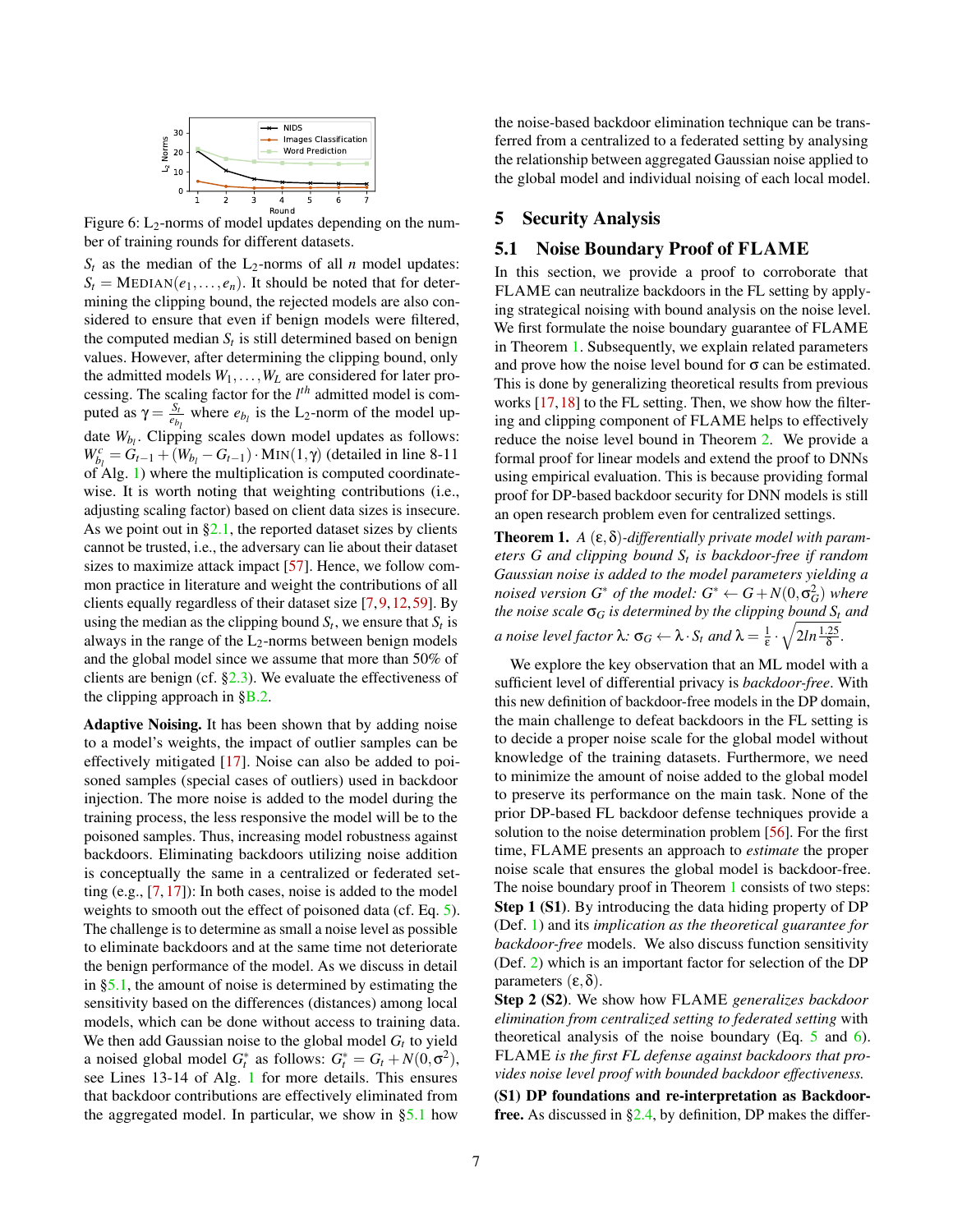ence between data points indistinguishable. FLAME leverages this property of DP for backdoor elimination. In particular, we can consider  $D_1$  $D_1$  and  $D_2$  in Def. 1 as the benign and backdoored dataset. The inequality of DP suggests that algorithm  $M$  has a high probability of producing the same outputs on the benign and the poisoned dataset, meaning that the backdoor is eliminated. The noise level  $\sigma$  is determined based on the DP parameters  $(\epsilon, \delta)$  and the *sensitivity* of the function *f* defined below:

<span id="page-7-1"></span>**Definition 2** (Sensitivity). *Given the function*  $f : \mathcal{D} \to \mathbb{R}^d$ *where D is the data domain and d is the dimension of the function output, the sensitivity of the function f is defined as:*

$$
\Delta = \max_{D_1, D_2 \in \mathcal{D}} ||f(D_1) - f(D_2)||_2,
$$
 (4)

*where*  $D_1$  *and*  $D_2$  *differs on a single element*  $||D_1 - D_2||_1 = 1$ *.* 

As shown in Lemma 1 [\[18\]](#page-14-9), this definition can be extended to datasets differing by more than one element, i.e., can be generalized to the DP in the multiple-point-difference setting. (S2) Generalizing backdoor resilience from centralized to federated setting (FLAME). In the centralized setting, the defender has access to the model to be protected, the benign dataset, and the outlier (backdoored) samples. As such, he can estimate the sensitivity  $\Delta$  for  $(\epsilon, \delta)$ -DP. When applying Gaussian noise with the noise scale  $\sigma = \frac{\Delta}{\epsilon}$  $\sqrt{2ln \frac{1.25}{\delta}}$ , the defender can enforce a lower bound on the prediction loss of the model on the backdoored samples for backdoor elimination [28]. However, this robustness rationale *cannot* be directly transferred from the centralized setting to the FL setting since the defender in the federated scenario (i.e., aggregator) only has access to received model updates, but not the datasets to estimate the sensitivity  $\Delta$  for the global model.

FLAME extends DP-based noising for backdoor elimination to the federated setting based on the following observation: if one can ensure that all aggregated models are benign (i.e., backdoor-free), then it is obvious that the aggregated global model will also be backdoor-free. This intuition can be formally proven if the FL aggregation rule is Byzantinetolerant. To ensure that any backdoor potentially present in the model is eliminated and the aggregated model is benign, a sufficient DP noise level is added to individual local models. However, since the local models are independent, adding noise to each local model is mathematically equivalent to the case where aggregated noise is added to the global model. This is conceptually equivalent to the conventional centralized setting, for which it has been formally shown that DP noise can eliminate backdoors [\[17\]](#page-14-10). In the following, we therefore show that adding DP noise to local models is equivalent to adding 'aggregated' DP noise to the global model.

We write the standard deviation of noise for the local models in the form  $\sigma_i \leftarrow \frac{\alpha_i \cdot e_i}{\epsilon} \cdot \sqrt{2ln \frac{1.25}{\delta}}$  where  $\alpha_i = \frac{\Delta_i}{e_i}$ ,  $\Delta_i$  and  $e_i$ is the sensitivity and the  $L_2$  norm of the model  $W_i$ , respectively. Mathematically, the FL system with FLAME has:

$$
G^* = \frac{1}{n} \Sigma_{i=1}^n W_i^* = \frac{1}{n} \left[ \Sigma_{i=1}^n W_i + N(0, \sigma_i^2) \right]
$$
  
=  $\frac{1}{n} \Sigma_{i=1}^2 W_i + \frac{1}{n} \Sigma_{i=1}^n N(0, \sigma_i^2)$   
=  $\frac{1}{n} \Sigma_{i=1}^2 W_i + N(0, \frac{1}{n} \Sigma_{i=1}^n \sigma_i^2)$   
=  $G + N(0, \sigma_G^2)$  (5)

<span id="page-7-4"></span>in which  $W_i^*$  are local models and  $G^*$  the global model after adding noise  $N(0, \sigma_i^2)$ . Equation [5](#page-7-0) represents the fact that adding DP noise to each local model (i.e.,  $W_i + N(0, \sigma_i^2)$ ) is equivalent to adding an 'aggregated' DP noise on the global model (i.e.,  $G + N(0, \sigma_G^2)$ ). More specifically, this equivalent Gaussian noise on the global model is the sum of Gaussian noise applied on each local model with a scaling factor  $N_G = \frac{1}{n} \sum_{i=1}^n N_i$ . Here,  $N_G$  and  $N_i$  are random variables with distribution  $N(0, \sigma_G^2)$  and  $N(0, \sigma_i^2)$ , respectively. As such, we can compute the equivalent noise scale for the global model:

<span id="page-7-2"></span>
$$
\sigma_G^2 = \frac{1}{n^2} \Sigma_{i=1}^n \sigma_i^2 = \left(\frac{1}{\epsilon} \sqrt{2\ln \frac{1.25}{\delta}}\right)^2 \cdot \frac{1}{n^2} \Sigma_{i=1}^n \Delta_i^2
$$

$$
= \left(\frac{1}{\epsilon} \sqrt{2\ln \frac{1.25}{\delta}}\right)^2 \cdot \frac{1}{n^2} \Sigma_{i=1}^n \alpha_i^2 e_i^2.
$$
(6)

Equation [6](#page-7-2) describes the relation between the DP noise added on FLAME's global model and the DP noise added on each local model. This noise scale relation in Eq. [6](#page-7-2) together with the transformation in Eq. [5](#page-7-0) enable FLAME to provide guaranteed security for the global model against backdoors, thereby addressing Challenge *C*<sup>3</sup> .

In Alg. 1, we use the median of Euclidean distances  $e_i$  as the upper bound  $S_t$  to clip the admitted local models (line 9-11). We hypothesize that the sensitivity of a model  $W_i$  is positively correlated with its weight magnitude |*W<sup>i</sup>* | (see Theorem [2](#page-8-0) for details). In the case of linear models, the sensitivity  $\Delta$ has a *linear* relation with the model weight  $|\vec{w}|$  (see Eq. [8\)](#page-8-1). Therefore, we use the following approximation:

$$
\frac{1}{n^2} \Sigma_{i=1}^n \alpha_i^2 e_i^2 = \frac{1}{n^2} \Sigma_{i=1}^n \Delta_i^2 \approx S_t^2,
$$

where  $S_t$  is the weight clipping bound. Having substituted the above approximation into Eq.  $6$ , we can compute the noise scale of DP that FLAME deploys on the global model *NG*:

<span id="page-7-3"></span>
$$
\sigma_G \approx \frac{S_t}{\varepsilon} \sqrt{2ln \frac{1.25}{\delta}} \tag{7}
$$

This concludes the proof of Theorem [1.](#page-6-3)  $\Box$ FLAME's adaptive noising step applies the Gaussian noise with the noise scale computed in Eq. [7](#page-7-3) on the global model for backdoor elimination as shown in Alg. [1,](#page-4-6) line 13-14. Note that FLAME's noising scheme is *adaptive* since the clipping bound  $S_t$  is obtained dynamically in each  $t^{th}$  epoch.

<span id="page-7-0"></span>Next, we present Theorem [2](#page-8-0) and justify how FLAME design reduces the derived noise level with *step 3 (S3)* below. (S3) Clustering and clipping components in FLAME help to reduce the DP noise boundary. Recall that FLAME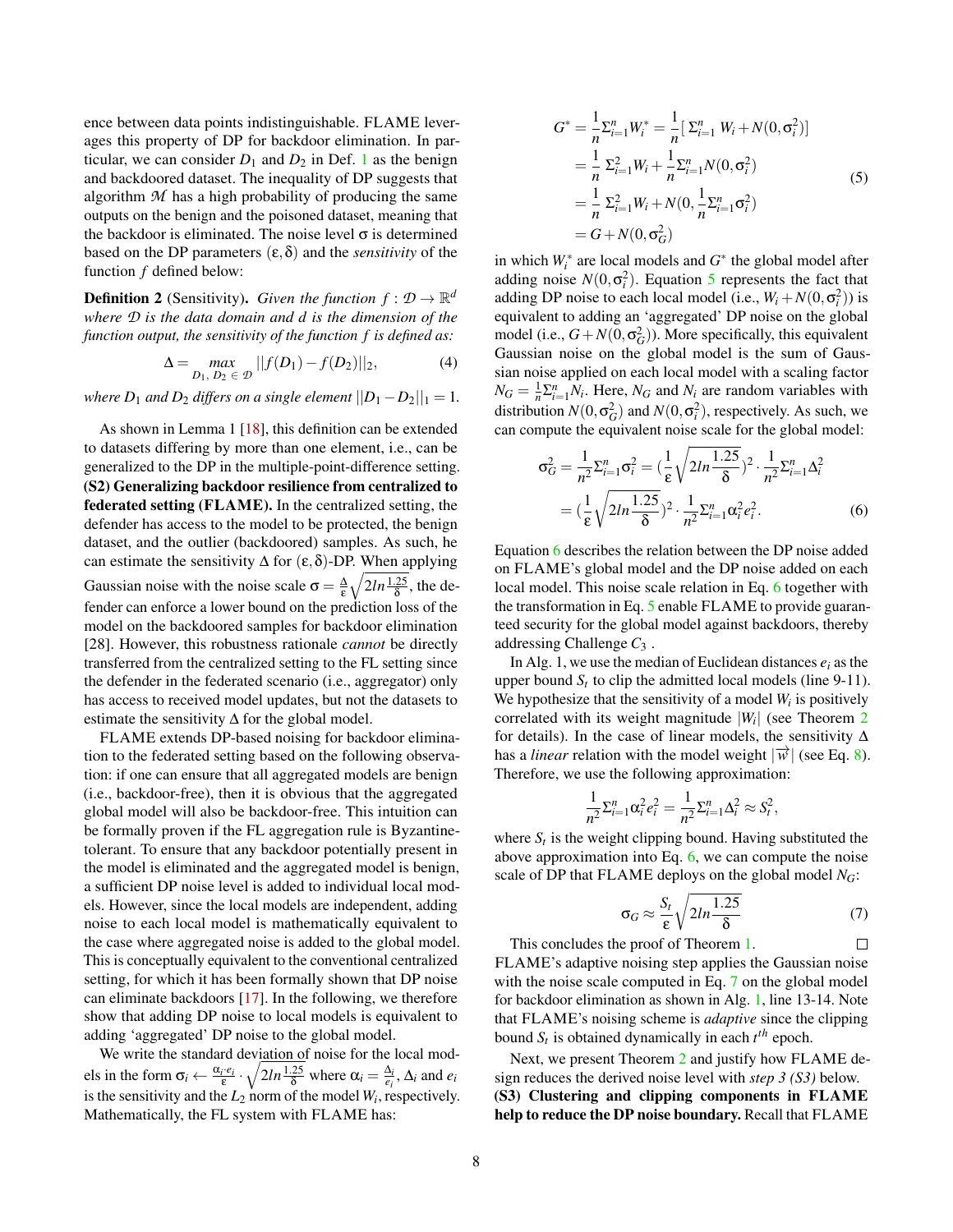protects the FL system against backdoor attacks using three steps: clustering, clipping, and adding DP noise. The overall workflow of FLAME is shown in Fig. [4.](#page-5-1) If multiple backdoors exist in the FL system, the first two steps (clustering and clipping) can remove a subset of backdoors as shown in Fig. [3a.](#page-4-3) Note that the remaining backdoors are *'closer'* to the benign model updates in terms of both magnitude and direction. This gives us the *intuition* that removing the remaining backdoors by adding DP noise becomes easier (i.e., the noise scale  $\sigma_G$  is smaller) after the first two steps of FLAME.

We can see from Theorem [1](#page-6-3) that the Gaussian noise scale  $\sigma$ required for backdoor resilience increases with the sensitivity of each local model ∆*<sup>i</sup>* . We describe two characteristics of the model parameter *W*, i.e., direction and magnitude in [§4.](#page-3-4) We discuss how these two factors impact the sensitivity of the model defined in Eq. [4](#page-7-4) below.

<span id="page-8-0"></span>Theorem 2. *Backdoor models with large angular deviation from benign ones, or with large parameter magnitudes have high sensitivity values* ∆*.*

Proving DP-based backdoor security for DNN models is still an open problem, even in the centralized setting. We, therefore, adopt a common approach in literature (e.g., [\[17\]](#page-14-10)) by providing theoretical proof for linear models and validating it for DNNs empirically.

*Proof*: for a linear model *f* where the function output is determined by the inner product of model weight vector  $\vec{w}$ and the data vector  $\vec{x}$ , we have

<span id="page-8-1"></span>
$$
f(w; x) = \overrightarrow{w} \cdot \overrightarrow{x} = |w| \cdot |x| \cdot cos\theta,
$$
 (8)

where  $\theta = \langle \overrightarrow{w}, \overrightarrow{x} \rangle$  is the angle between two vectors. In this case, it is straightforward to see that if the backdoor attack changes the parameter magnitude  $|w|$  or the direction  $\theta$  of the model  $f$ , the resulting poisoned model  $f'$  has a large sensitivity value based on the definition in Eq. [4.](#page-7-4)  $\Box$ 

This analysis suggests that backdoor models with large angular deviations or with large weight magnitudes have a high sensitivity value ∆. Recall that FLAME deploys dynamic clustering  $(\S 4.3.1)$  to remove poisoned models with large cosine distances, and employs adaptive clipping  $(\S 4.3.2)$  to remove poisoned models with large magnitudes. Therefore, the sensitivity of the remaining backdoor models is lower compared to the one before applying these two steps. As a result, FLAME *can use a small Gaussian noise to eliminate the remaining backdoors after applying clustering and clipping, which is beneficial for preserving the main task accuracy.*

We empirically show how the noise scale for backdoor elimination changes after applying each step of FLAME. Particularly, we measure the *smallest* Gaussian noise scale σ required to defeat *all backdoors* (i.e.,  $BA = 0\%$ ) in three settings: i) No defense components applied (which is equivalent to the previous DP-based defense [\[7,](#page-13-0) [18\]](#page-14-9)); ii) After applying dynamic clustering; iii) After applying both dynamic clustering and adaptive clipping (which is the setting of FLAME). We conduct this comparison experiment on the IoT-Traffic

<span id="page-8-2"></span>Table 1: Effect of clustering and clipping in FLAME on minimal Gaussian noise level σ for backdoor elimination in the NIDS scenario, in terms of Backdoor Accuracy (*BA*) and Main Task Accuracy (*MA*).

| σ    | Only<br><b>Noising</b> |        |      | After<br><b>Clustering</b> | <b>After Clustering</b><br>& Clipping |        |
|------|------------------------|--------|------|----------------------------|---------------------------------------|--------|
|      | BA                     | MA     | ВA   | MA                         | ВA                                    | MA     |
| 0.01 | 100.0%                 | 100.0% | 0.0% | 80.5%                      | 0.0%                                  | 100.0% |
| 0.08 | 3.5%                   | 66.7%  | 0.0% | 66.7%                      | $0.0\%$                               | 100.0% |
| 0.10 | $0.0\%$                | 54.2%  | 0.0% | 66.1%                      | $0.0\%$                               | 87.6%  |

dataset (cf.  $\S6$ ). For each communication round, 100 clients are selected where  $k = 40$  are adversaries. We remove the backdoor by adding Gaussian noise  $N(0, \sigma^2)$  to the aggregated model. Table [1](#page-8-2) summarizes the evaluation results in the above three settings. We can observe from the comparison results that the noise scale required to eliminate backdoors decreases after individual deployment of clustering and clipping. This corroborates the correctness of Theorem [2.](#page-8-0)

#### 5.2 Attack and Data Distribution Assumption

In FLAME, we do not make specific assumptions about the attack and data distribution compared to the existing clustering-based defenses. Let  $X = (X_1, \ldots, X_b)$  be a set of distributions of benign models  $(W_1, ..., W_{n-k})$  where *b* ≤ *n*−*k*. The deviation in *X* is caused by the diversity of the data. Let  $X' = (X'_1, \ldots, X'_a)$  be a set of distributions of poisoned models  $(W'_1, \ldots, W'_k)$  where  $a \leq k$ . The deviation in X' is caused by the diversity of the benign data and backdoors (e.g., poisoned data or model crafting). Existing works assume that  $X_i' \approx X_j' \quad (\forall i, j : 1 \le i, j \le a)$  (see e.g., [\[22\]](#page-14-3) or  $X' \ne X$  [\[9,](#page-13-2)[51\]](#page-15-5)). However, this assumption does not hold in many situations because (i) there can be one or multiple attackers injecting multiple backdoors [\[7\]](#page-13-0), or (ii) the adversary can inject one or several random (honeypot) models having a distribution  $X'_{r}$  that is significantly different from  $X \cup (X' \setminus X'_{r})$ , and (iii) the adversary can control how much the backdoored models deviate from benign ones as discussed in [§3.](#page-2-2) Therefore, approaches that purely divide models into two groups, e.g., K-means [\[51\]](#page-15-5) will incorrectly classify models having distribution  $X'_r$  into the malicious group and all remaining models (having distributions drawn from  $(X \cup (X' \setminus X'_r))$  into the benign group. As a result, all backdoored models having distributions drawn from  $(X' \setminus X'_r)$  are classified as benign, as demonstrated in Fig. [5b.](#page-5-4) In contrast, FLAME does not rely on such specific assumptions (the adversary can arbitrarily choose  $X'$ ). If the distribution  $X'_i$  of a poisoned model is similar to benign distributions in *X*, FLAME will falsely classify  $X_i'$  as being. But if the distribution  $X_j'$  of a poisoned model is different from the distributions in *X*,  $\text{FLAME}$  will identify  $X'_j$ as an outlier and classify the associated model as malicious. To identify deviating and thus potentially malicious models, FLAME leverages the HDBSCAN algorithm to identify regions of high density in the model space. Any models that are not located in the dense regions will be categorized as outliers, as shown in Fig. [5d.](#page-5-6) As discussed in [§3,](#page-2-2) FLAME aims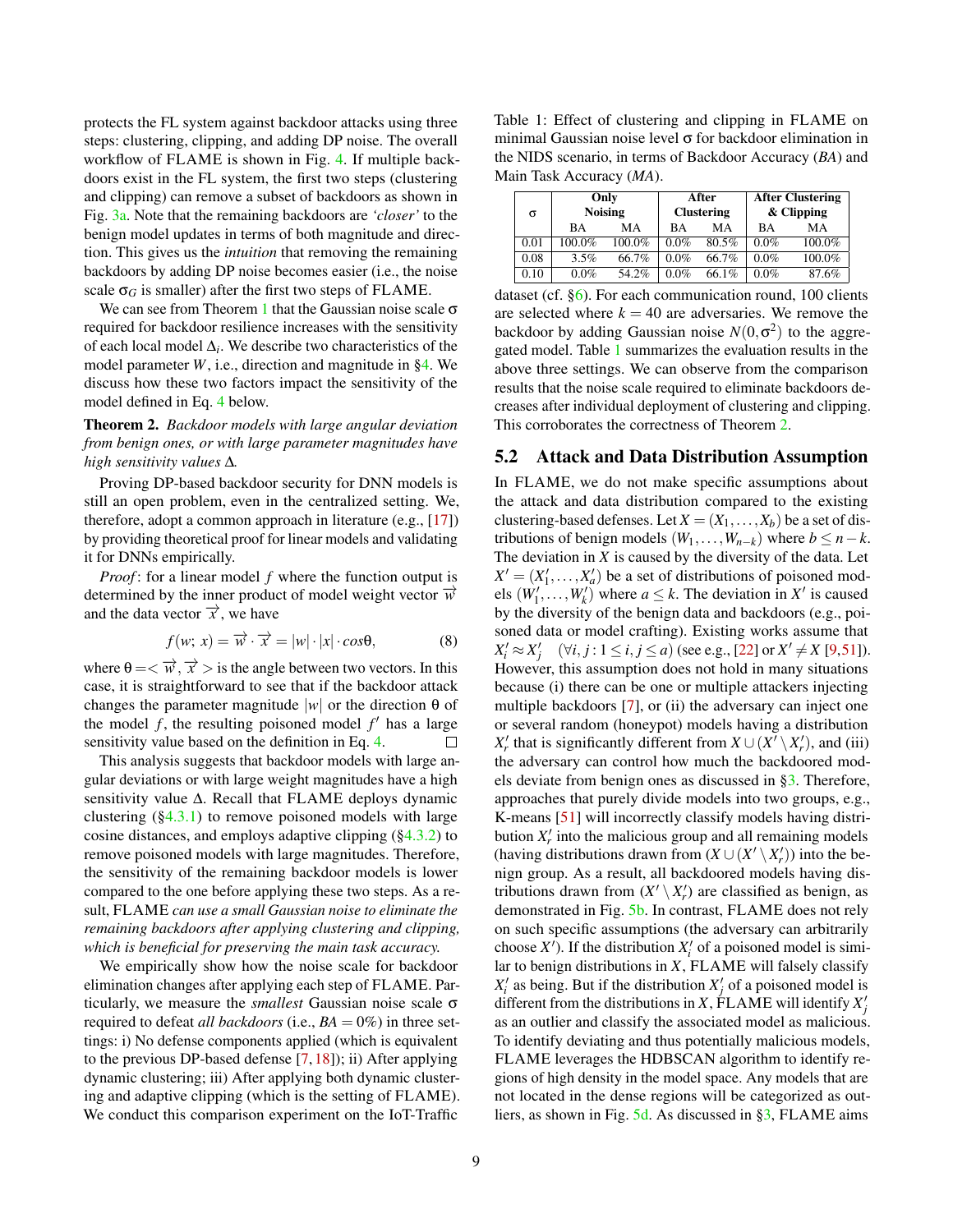to remove models with distributions  $X'_j$  that have a higher attack impact compared to models with distribution  $X_i'$ . It is worth noting, however, that the impact of such remaining backdoored models will be eliminated by the noising component as shown in  $\S$ 5.1

Striking a balance between accuracy and security: Clustering and DP-based approaches affect model accuracy as discussed in  $\S 4.2$  (Challenges  $C_2$  and  $C_3$ ). In particular, an approach that aims to maximize the number of filtered malicious models may lead to many false positives, i.e., many benign models being filtered out. Moreover, applying a very low clipping bound or a very high level of injected noise will degrade model accuracy. To address these problems, FLAME is configured so that the clustering component removes only models with high attack impact rather than all malicious models, i.e., it aims to remove the first backdoor type  $W_1'$  as shown in Fig. [3.](#page-4-1) In addition, FLAME carefully estimates the clipping bound and noise level to ensure backdoor elimination while preserving model performance. As discussed in [§4.3.2,](#page-5-0) the  $L_2$ -norms of model updates depend on the number of training rounds, dataset types, and type of backdoors. Consequently, the clipping threshold and noise level should be adapted to  $L_2$ -norms. We therefore apply the median of the  $L_2$ -norms of model updates as the clipping bound *S<sup>t</sup>* (cf. Lines 9-11 of Alg. [1\)](#page-4-6). This ensures that  $S_t$  is always computed between a benign local model and the global model since we assume that more than 50% of clients are benign (cf.  $\S2.3$ ). Further, estimating noise level based on *S<sup>t</sup>* (cf. Lines 13-14 of Alg. [1\)](#page-4-6) also provides a noise boundary that ensures that the global model is resilient against backdoors as discussed in [§5.1.](#page-6-2) Moreover, our comparison of potential values for  $S_t$  presented in  $\S$ B.2 and [§B.3](#page-16-1) shows that the chosen clipping bound and noise level provide the best balance between accuracy and security, i.e., FLAME eliminates backdoor while retaining the global model's performance on the main task.

# <span id="page-9-2"></span>6 Experimental Setup

We conduct all the experiments using the PyTorch deep learning framework [\[2\]](#page-13-4) and use the source code provided by Bagdasaryan *et al.* [\[7\]](#page-13-0), Xie *et al.* [\[59\]](#page-15-4) and Wang *et al.* [\[57\]](#page-15-3) to implement the attacks. We reimplemented existing defenses to compare them with FLAME.

Datasets and Learning Configurations. Following recent research on poisoning attacks on FL, we evaluate FLAME in three typical application scenarios: word prediction [\[35,](#page-14-11) [38–](#page-14-1)[40\]](#page-14-12), image classification [\[13,](#page-14-13) [49,](#page-15-0) [50\]](#page-15-7), and an IoT intrusion detection [\[44,](#page-15-1)[47,](#page-15-9)[48,](#page-15-11)[54\]](#page-15-10) as summarized in Tab. [2.](#page-9-3) Verification of the effectiveness of FLAME against state-of-the-art attacks in comparison to existing defenses (cf. Tab. [3](#page-10-0) and Tab. [4\)](#page-10-1) are conducted on these three datasets in the mentioned application scenarios. Experiments for evaluating specific performance aspects of FLAME are performed on the IoT dataset as it represents a very diverse and real-world setting with clear security implications.

Table 2: Datasets used in our evaluations.

<span id="page-9-3"></span>

| Application | Datasets      | #Records | Model           | #params     |
|-------------|---------------|----------|-----------------|-------------|
| WP          | Reddit        | 20.6M    | <b>LSTM</b>     | $\sim$ 20M  |
| <b>NIDS</b> | IoT-Traffic   | 65.6M    | <b>GRU</b>      | $\sim 507k$ |
|             | $CIFAR-10$    | 60k      | ResNet-18 Light | $\sim$ 2.7M |
| IС          | <b>MNIST</b>  | 70k      | <b>CNN</b>      | $\sim$ 431k |
|             | Tiny-ImageNet | 120k     | ResNet-18       | $\sim$ 11M  |

Evaluation Metrics. We consider a set of metrics for evaluating the effectiveness of backdoor attack and defense techniques as follows:

BA - Backdoor Accuracy indicates the accuracy of the model in the backdoor task, i.e., it is the fraction of the trigger set for which the model provides the wrong outputs as chosen by the adversary. The adversary aims to maximize *BA*, while an effective defense prevents the adversary from increasing it.

MA - Main Task Accuracy indicates the accuracy of a model in its main (benign) task. It denotes the fraction of benign inputs for which the system provides correct predictions. The adversary aims at minimizing the effect on *MA* to reduce the chance of being detected. The defense system should not negatively impact *MA*.

TPR - True Positive Rate indicates how well the defense identifies poisoned models, i.e., the ratio of the number of models correctly classified as poisoned (True Positives - TP) to the total number of models being classified as poisoned:  $TPR = \frac{TP}{TP + FP}$ , where FP is False Positives indicating the number of benign clients that are wrongly classified as malicious. TNR - True Negative Rate indicates the ratio of the number of models correctly classified as benign (True Negatives - TN) to the total number of benign models:  $TNR = \frac{TN}{TN + FN}$ , where FN is False Negatives indicating the number of malicious clients that are wrongly classified as benign.

#### <span id="page-9-0"></span>7 Experimental Results

In this section, we evaluate FLAME against backdoor attacks in the literature  $(\frac{8}{7.1})$  and demonstrate that our defense mechanism is resilient to adaptive attacks  $(\frac{87.2}{})$ . In addition, we show the effectiveness of each of FLAME's components in [§B](#page-16-2) and FLAME overhead in [§D.](#page-17-2) Finally, we evaluate the impact of the number of clients  $(\S7.3)$  as well as the degree of non-IID data ([§7.4\)](#page-11-1).

# <span id="page-9-1"></span>7.1 Preventing Backdoor Attacks

Effectiveness of FLAME. We evaluate FLAME against the state-of-the-art backdoor attacks called *constrain-andscale* [\[7\]](#page-13-0), DBA [\[59\]](#page-15-4), PGD and Edge-Case [\[57\]](#page-15-3) and an untargeted poisoning attack  $[20]$  (cf.  $\S$ F) using the same attack settings as in the original works with multiple datasets. The results are shown in Tab. [3.](#page-10-0) FLAME completely mitigates the *constrain-and-scale* attack ( $BA = 0\%$ ) for all datasets. Moreover, our defense does not affect the Main Task Accuracy (*MA*) of the system as MA reduces by less than 0.4% in all experiments. The DBA attack as well as the Edge-Case at-tack [\[57\]](#page-15-3) are also successfully mitigated  $(BA = 3.2\%/4.0\%).$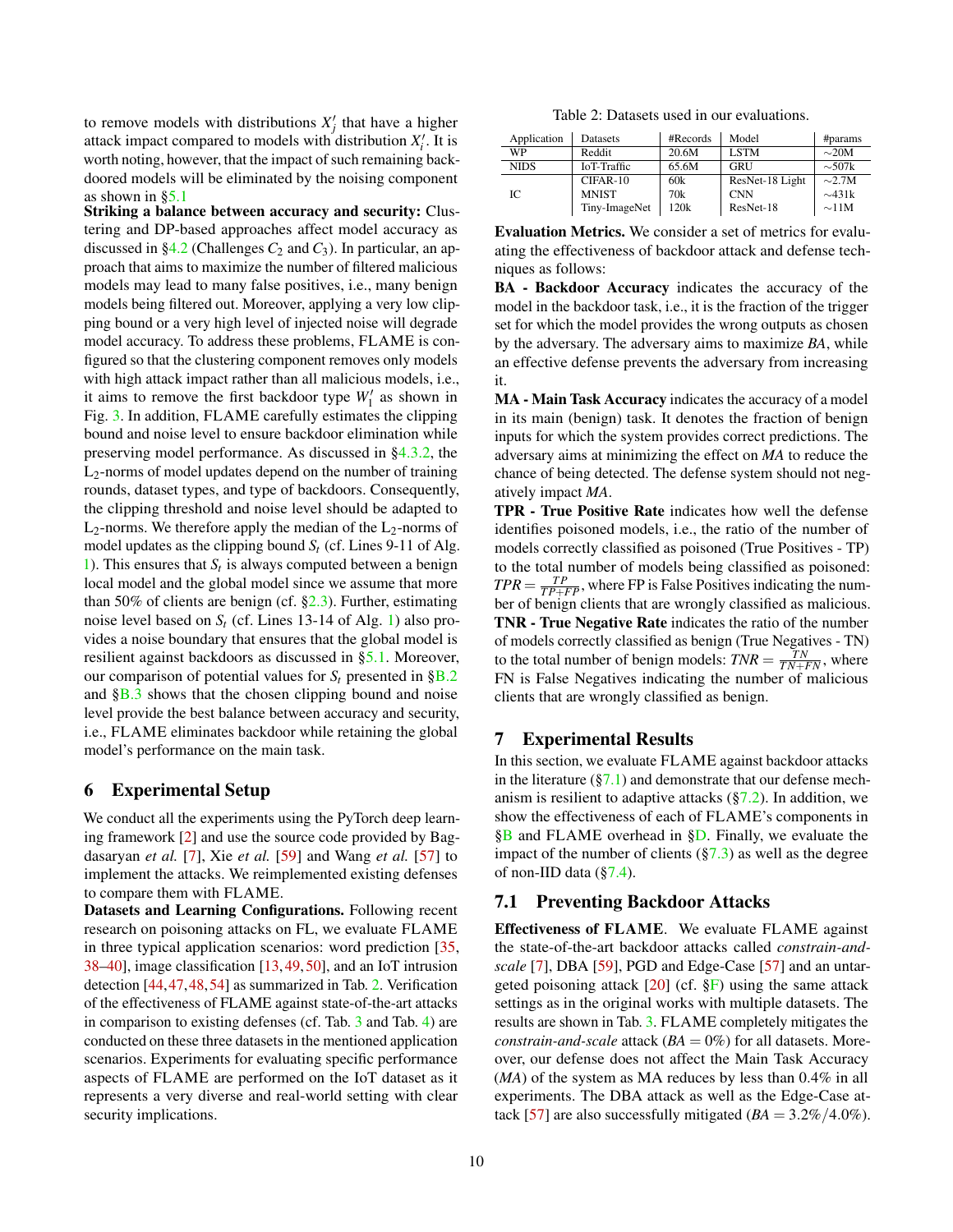<span id="page-10-0"></span>Table 3: Effectiveness of FLAME against state-of-the-art attacks for the respective dataset, in terms of Backdoor Accuracy (*BA*) and Main Task Accuracy (*MA*). All metric values are reported as percentages.

|                           | Dataset            |       | No Defense | <b>FLAME</b> |       |
|---------------------------|--------------------|-------|------------|--------------|-------|
| Attack                    |                    | ВA    | ΜA         | ВA           | ΜA    |
| Constrain-and-scale [7]   | Reddit             | 100   | 22.6       | $\Omega$     | 22.3  |
|                           | $CIFAR-10$         | 81.9  | 89.8       | $\Omega$     | 91.9  |
|                           | <b>IoT-Traffic</b> | 100.0 | 100.0      | $\Omega$     | 99.8  |
| <b>DBA</b> [59]           | $CIFAR-10$         | 93.8  | 57.4       | 3.2          | 76.2  |
| Edge-Case [57]            | $CIFAR-10$         | 42.8  | 84.3       | 4.0          | 79.3  |
| <b>PGD</b> [57]           | $CIFAR-10$         | 56.1  | 68.8       | 0.5          | 65.1  |
| Untargeted Poisoning [20] | CIFAR-10           |       | 46.72      |              | 91.31 |

<span id="page-10-1"></span>Table 4: Effectiveness of FLAME in comparison to state-ofthe-art defenses for the *constrain-and-scale* attack on three datasets, in terms of Backdoor Accuracy (*BA*) and Main Task Accuracy (*MA*). All values are percentages.

| <b>Defenses</b>       | Reddit |      | $CIFAR-10$ |      | <b>IoT-Traffic</b> |       |
|-----------------------|--------|------|------------|------|--------------------|-------|
|                       | ВA     | ΜA   | ВA         | MA   | BA                 | ΜA    |
| <b>Benign Setting</b> |        | 22.7 |            | 92.2 |                    | 100.0 |
| No defense            | 100.0  | 22.6 | 81.9       | 89.8 | 100.0              | 100.0 |
| Krum $[9]$            | 100.0  | 9.6  | 100.0      | 56.7 | 100.0              | 84.0  |
| FoolsGold [22]        | 0.0    | 22.5 | 100.0      | 52.3 | 100.0              | 99.2  |
| Auror $[51]$          | 100.0  | 22.5 | 100.0      | 26.1 | 100.0              | 96.6  |
| AFA [42]              | 100.0  | 22.4 | 0.0        | 91.7 | 100.0              | 87.4  |
| DP [18]               | 14.0   | 18.9 | 0.0        | 78.9 | 14.8               | 82.3  |
| Median $[60]$         | 0.0    | 22.0 | 0.0        | 50.1 | 0.0                | 87.7  |
| <b>FLAME</b>          | 0.0    | 22.3 | 0.0        | 91.9 | 0.0                | 99.8  |

Further, FLAME is also effective against PGD attacks (*BA* = 0.5 %). It should be noted that suggesting words is a quite challenging task, causing the MA even without attack to be only 22.7%, aligned with previous work [\[7\]](#page-13-0).

We extend our evaluation to various backdoors on three datasets. For NIDS, we evaluate 13 different backdoors (Mirai malware attacks) and 24 device types (78 IoT devices). The results show that FLAME is able to mitigate all backdoor attacks completely while achieving a high MA=99.8%. We evaluate 5 different word backdoors for WP, and 90 different image backdoors for IC, which change the output of a whole class to another class. In all cases, FLAME successfully mitigates the attack while still preserving the *MA*.

Comparison to existing defenses. We compare FLAME to existing defenses: Krum [\[9\]](#page-13-2), FoolsGold [\[22\]](#page-14-3), Auror [\[51\]](#page-15-5), Adaptive Federated Averaging (AFA) [\[42\]](#page-14-4), Median [\[60\]](#page-15-8) and a generalized differential privacy (DP) approach [\[7,](#page-13-0) [40\]](#page-14-12). Tab. [4](#page-10-1) shows that FLAME is effective for all 3 datasets, while previous works either fail to mitigate backdoors or reduce the main task accuracy. Krum, FoolsGold, Auror, and AFA do not effectively remove poisoned models and *BA* often remains at 100%. Also, some defenses make the attack even more successful than without defense. Since they remove many benign updates (cf.  $\S$ B) but fail to remove a sufficient number of poisoned updates, these defenses increase the *PMR* and, therefore, also the impact of the attack. Some defenses, e.g., Krum [\[9\]](#page-13-2), Auror [\[51\]](#page-15-5) or AFA [\[42\]](#page-14-4) are not able to handle non-iid data scenarios like Reddit. In contrast, FoolsGold is only effective on the Reddit dataset (*TPR* = 100%) because

it works well on highly non-independent and identically distributed (non-IID) data (cf. [§9\)](#page-12-1). Similarly, AFA only mitigates backdoors on the CIFAR-10 dataset since the data are highly IID (each client is assigned a random set of images) such that the benign models share similar distances to the global model (cf. [§9\)](#page-12-1). Additionally, the model's *MA* is negatively impacted. The DP-based defense is effective, but it significantly reduces *MA*. For example, it performs best on the CIFAR-10 dataset with  $BA = 0$ , but *MA* decreases to 78.9% while FLAME increases *MA* to 91.9% which is close to the benign setting (no attacks), where  $MA = 92.2\%$ .

Effectiveness of FLAME's Components. Further, we have also conducted an extensive evaluation of the effectiveness of each of FLAME's components. Due to space limitations, we would like to refer to  $\S$ B for the details.

# <span id="page-10-2"></span>7.2 Resilience to Adaptive Attacks

Given sufficient knowledge about FLAME, an adversary may seek to use adaptive attacks to bypass the defense components. In this section, we analyze such attack scenarios and strategies including *changing the injection strategy*, *model alignment*, and *model obfuscation*.

Changing the Injection Strategy. The adversary *A* may attempt to inject several backdoors simultaneously to execute different attacks on the system in parallel or to circumvent the clustering defense (cf.  $\S2.2$ ). FLAME is also effective against such attacks (cf. Fig. [5\)](#page-5-2). To further investigate the resilience of FLAME against such attacks, we conduct two experiments: 1) assigning different backdoors to malicious clients and 2) letting each malicious client inject several backdoors. To ensure that each backdoor is injected by a sufficient number of clients, we increased the PMR for this experiment. We conducted these experiments with  $n = 100$  clients of which  $k = 40$  are malicious on the IoT-Traffic dataset with each type of Mirai attack representing a backdoor. First, we evaluate FLAME for 0,1,2, 4, and 8 backdoors, meaning that the number of malicious clients for each backdoor is 0,40,20,10, and 5. Our experimental results show that our approach is effective in mitigating the attacks as  $BA = 0\% \pm 0.0\%$  in all cases, with  $TPR = 95.2\% \pm 0.0\%$ , and  $TNR = 100.0\% \pm 0.0\%$ . For the second experiment, 4 backdoors are injected by each of the 40 malicious clients. Also, in this case, the results show that FLAME can completely mitigate the backdoors.

Model Alignment. Using the same attack parameter values, i.e., *PDR* (cf. [§2.2\)](#page-1-1), for all malicious clients can result in high distances between benign and poisoned models. Those high distances can be illustrated as a gap between poisoned and benign models, s.t. the clustering can separate them. Therefore, a sophisticated adversary can generate models that bridge the gap between them such that they are merged to the same cluster in our clustering. We evaluate this attack on the IoT-Traffic dataset for  $k = 80$  malicious clients and  $n = 200$  clients in total. To remove the gap, each malicious client is assigned a random amount of malicious data, i.e., a random *PDR* ranging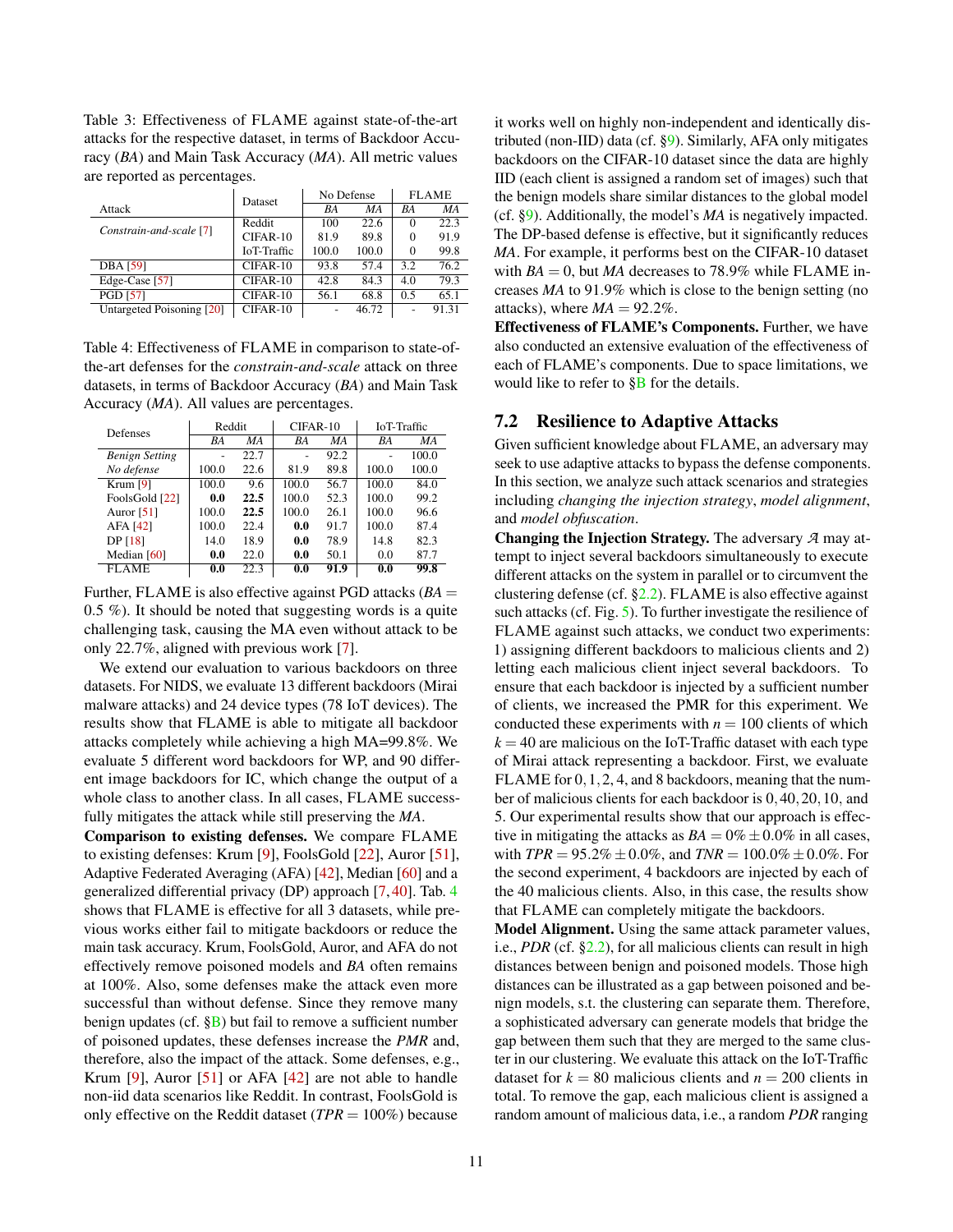<span id="page-11-2"></span>Table 5: Resilience to model alignment attacks in terms of Backdoor Accuracy (*BA*), Main Task Accuracy (*MA*), True Positive Rate (*TPR*), True Negative Rate (*TNR*) in percent.

|                               | ВA  | MA    | <b>TPR</b> | <b>TNR</b> |
|-------------------------------|-----|-------|------------|------------|
| Model Filtering $\vert$ 100.0 |     | 91.98 | 0.0        | 33.04      |
| <b>FLAME</b>                  | 0.0 | 100.0 | 5.68       | 33.33      |

from 5% to 20%. As Tab. [5](#page-11-2) shows, when we apply model filtering only, our clustering component cannot identify the malicious clients well ( $TPR = 0\%$ ), resulting in  $BA = 100\%$ . However, when we apply FLAME, although *TPR* remains low (5.68%) FLAME still mitigates the attack successfully (*BA* reduces from 100% to 0%). This can be explained by the fact that when the adversary *A* tunes malicious updates to be close to the benign ones, the attack's impact is reduced and consequently averaged out by our noising component.

Model Obfuscation. *A* can add noise to the poisoned models to make them difficult to detect. However, our evaluation of such an attack on the IoT-Traffic dataset shows that this strategy is not effective. We evaluate different noise levels to determine a suitable standard deviation for the noise. Thereby, we observe that a noise level of 0.034 causes the models' cosine distances in clustering to change without significantly impacting *BA*. However, FLAME can still efficiently defend this attack: *BA* remains at 0% and *MA* at 100%.

#### <span id="page-11-0"></span>7.3 Effect of Number of Clients

Impact of Number of Malicious Clients. We assume that the number of benign clients is more than half of all clients (cf.  $\S 2.2$ ) and our clustering is only expected to be successful when  $PMR = \frac{k}{n} < 50\%$  (cf. [§4.3.1\)](#page-4-2). We evaluate FLAME for different *PMR* values. Figure [7](#page-11-3) shows how *BA*, *TPR*, and *TNR* change in the IC, NIDS, and WP applications for *PMR* values from 25% to 60%. It shows that FLAME is only effective if *PMR* < 50% so that only benign clients are admitted to the model aggregation ( $TNR = 100\%$ ) and thus  $BA = 0\%$ . However, if *PMR* > 50%, FLAME fails to mitigate the attack because the majority of poisoned models will be included resulting in low *TNR*. Interestingly, FLAME accepted all models for *PMR* = 50% (*TPR* = 0% and *TNR* = 100%). For the IC application, since the IC data are non-IID, poisoned models are not similar. Therefore, some poisoned models were excluded from the cluster resulting in a high *TPR* even for *PMRs* higher than 50%. However, the majority of poisoned models were selected resulting in the drop in the *TNR*.

<span id="page-11-3"></span>

Figure 7: Impact of the poisoned model rate  $PMR = \frac{k}{n}$  on the evaluation metrics. *PMR* is the fraction of malicious clients *k* per total clients *n*.

<span id="page-11-4"></span>

Figure 8: Impact of the number of clients on FLAME

Varying number of clients in different training rounds. In general, FLAME is a round-independent defense, i.e., it does not use information from previous rounds such as which clients were excluded in which rounds. Therefore, FLAME will not be affected if the number of clients or number of malicious clients varies as long as the majority of clients remain benign. To demonstrate this, we simulate realistic scenarios in which clients can join and drop out dynamically. We conducted an experiment where during each round, the total number of available clients is randomly selected. As the result, the number of malicious clients will also be random. In this experiment, we used a population of 100 clients in total, out of which 25 are malicious. In each round, a random number (from 60 to 90) of clients are selected, so that the fraction of malicious clients (*PMR*) varies in each round. Figure [8](#page-11-4) shows the experimental results. One can see that the proportion of malicious clients (*PMR*) does not affect the effectiveness of FLAME, i.e., the backdoor is completely removed  $(BA = 0\%)$  in every round. Since all poisoned models are detected, their negative effect on the aggregated model is removed. Therefore, the MA with FLAME is better than the one without defense, and is almost always 100 % aligned with the results in Tab. [4.](#page-10-1)

# <span id="page-11-1"></span>7.4 Impact of the Degree of non-IID Data

Since clustering is based on measuring differences between benign and malicious updates, the distribution of data among clients might affect our defense. We conduct two experiments for both *Constrain-and-scale* and Edge-Case PGD on the CIFAR-10 dataset. For Reddit and IoT datasets, changing the degree of non-IID data is not meaningful since the data have a natural distribution as every client obtains data from different Reddit users or traffic chunks from different IoT devices. Following previous works [\[20,](#page-14-14)[57\]](#page-15-3), we vary the degree of non- $IID$  data  $Deg<sub>nIID</sub>$  by changing the fraction of images belonging to a specific class assigned to clients. In particular, we divide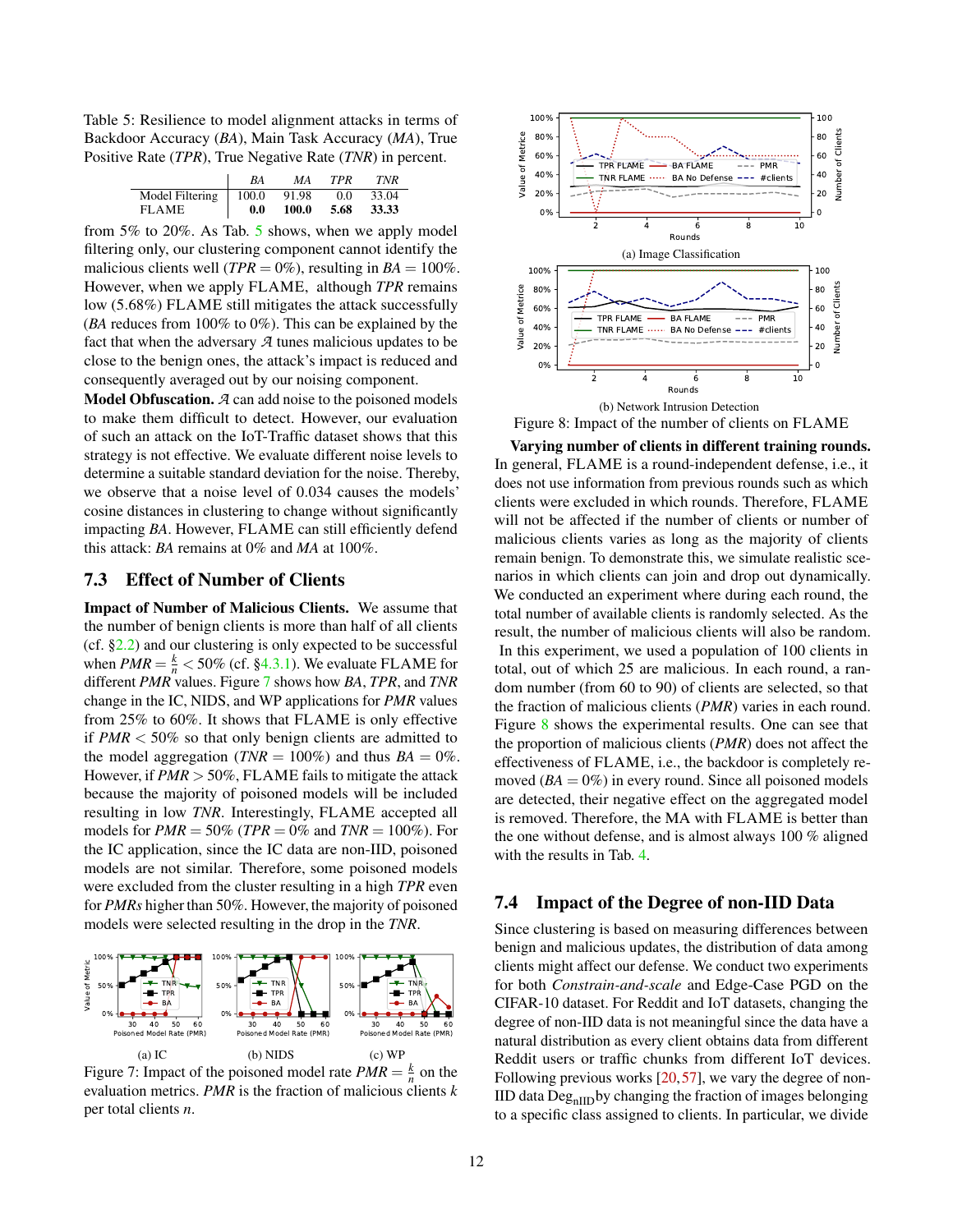<span id="page-12-4"></span><span id="page-12-2"></span>

<span id="page-12-3"></span>Figure 9: Impact of degree of non-IID data on FLAME for *constrain-and-scale* using the Deg<sub>nIID</sub> and for the Edge-Case PGD attack using the  $\alpha$  parameter of the Dirichlet distribution.

the clients into 10 groups corresponding to the 10 classes of CIFAR-10. The clients of each group are assigned a fixed fraction of  $Deg<sub>nIID</sub>$  of the images from its designated image class, while the rest of the images will be assigned to it at random. Consequently, the data distribution is random, i.e., completely IID if  $Deg<sub>nIID</sub> = 0%$  (all images are randomly assigned) and completely non-IID if  $\text{Deg}_{\text{nIID}} = 100\%$  (a client only gets images from its designated class).

Figure [9a](#page-12-2) shows the evaluation results for the *constrainand-scale* attacks. Although FLAME does not detect the poisoned models for very non-IID scenarios, it still mitigates the attack as the BA remains  $0\%$  for all values of  $Deg<sub>nIID</sub>$ . For low  $Deg<sub>nIID</sub>$ , FLAME effectively identifies the poisoned models  $(TNR = 100\%)$  and the MA remains on almost the same level as without defense. As shown in Fig. [9b,](#page-12-3) FLAME also mitigates the Edge-Case PGD attack effectively for all  $\alpha$  values of the Dirichlet distribution and the MA also stays on the same level as without defense. However, since not all poisoned models are detected, a higher  $\sigma$  is determined dynamically to mitigate the *constrain-and-scale* backdoor, resulting in a slightly reduced MA for  $\text{Deg}_{\text{nIID}} \geq 0.7$  (MA is 91.9% for  $\text{Deg}_{\text{nIID}} = 0.6$ , and is reduced to 91.0% for  $\text{Deg}_{\text{nIID}} = 1.0$ . Note that Fig. [9](#page-12-4) shows the evaluation results in a training round *t* where the global model *G<sup>t</sup>* is close to convergence [\[7\]](#page-13-0), thus even though the TNR decreases with a large value of  $Deg<sub>nIID</sub>$ , the drop of MA with FLAME is not substantial.

#### <span id="page-12-0"></span>8 Privacy-preserving Federated Learning

A number of attacks on FL have been proposed that aim to infer from parameters of a model the presence of a specific training sample in the training dataset (*membership inference attacks*) [\[41,](#page-14-15) [46,](#page-15-12) [52\]](#page-15-13), properties of training samples (*property inference attacks*) [\[23,](#page-14-16)[41\]](#page-14-15), try to assess the proportion of samples of a specific class in the data (*distribution estimation attacks*) [\[58\]](#page-15-14). Inference attacks by the aggregator  $\mathcal{A}^s$  are significantly stronger, as  $A^s$  has access to the local models [\[43\]](#page-15-15) and can also link gained information to a specific user, while

<span id="page-12-5"></span>

Figure 10: Overview of private FLAME in round *t* using Secure-Two-Party Computation (STPC).

the global model anonymizes the individual contributions. Therefore, enhanced privacy protection for FL is needed that prohibits access to the local model updates.

Adversary Model (privacy). In this adversary type,  $\mathcal{A}^s$  attempts to infer sensitive information about clients' data *D<sup>i</sup>* from their model updates  $W_i$  [\[23,](#page-14-16) [41,](#page-14-15) [46,](#page-15-12) [52\]](#page-15-13) by maximizing the information  $\phi_i = \text{INFER}(W_i)$  that  $\mathcal{A}^s$  gains about the data  $D_i$  of client *i* by inferring from its corresponding model  $W_i$ .

Deficiencies of existing defenses. Generally, there are two approaches to protect the privacy of clients' data: differential privacy (DP; [\[18\]](#page-14-9)) and cryptographic techniques such as homomorphic encryption [\[24\]](#page-14-17) or multi-party computation [\[14\]](#page-14-18). DP is a statistical approach that can be efficiently implemented, but it can only offer high privacy protection at the cost of a significant loss in accuracy due to the noise added to the models [\[6,](#page-13-5) [61\]](#page-15-16). In contrast, cryptographic techniques provide strong privacy guarantees as well as high accuracy at the cost of reduced efficiency.

Private FLAME. To securely implement FLAME using STPC, we use an optimized combination of three prominent STPC techniques as implemented with state-of-the-art optimizations in the ABY framework [\[14\]](#page-14-18). Fig. [10](#page-12-5) shows an overview of private FLAME. It involves *n* clients and two non-colluding servers, called aggregator *A* and external server *B*. Each client  $i \in \{1, ..., n\}$  splits the parameters of its local update  $W_i$  into two Arithmetic shares  $\langle X \rangle_i^A$  and  $\langle X \rangle_i^B$ , such that  $W_i = \langle X \rangle_i^A + \langle X \rangle_i^B$ , and sends  $\langle X \rangle_i^A$  to *A* and  $\langle X \rangle_i^B$ to *B*. *A* and *B* then privately compute the new global model via STPC. We co-design the distance calculation, clustering, adaptive clipping, and aggregation of FLAME (cf. Alg. [1\)](#page-4-6) of FLAME as efficient STPC protocols.To further improve performance, we approximate HDBSCAN with the simpler DBSCAN [\[10\]](#page-14-19) to avoid the construction of the minimal spanning tree in HDBSCAN as it is very expensive to realize with STPC. See [§G](#page-17-4) for more details on private FLAME evaluation of its accuracy and performance.

#### <span id="page-12-1"></span>9 Related Work

In general, existing backdoor defenses can roughly be divided into two main categories. The first one aims to distinguish malicious updates and benign updates by 1) clustering model updates [\[9,](#page-13-2)[15,](#page-14-20)[22,](#page-14-3)[29,](#page-14-21)[33,](#page-14-22)[34](#page-14-23)[,51\]](#page-15-5), 2) changing aggregation rules [\[25,](#page-14-24) [60\]](#page-15-8), and 3) using root dataset [\[4\]](#page-13-1). The second category is based on differential privacy techniques [\[7,](#page-13-0)[56\]](#page-15-6). Next, we will discuss these points in detail.

Clustering model updates. Several backdoor defenses, such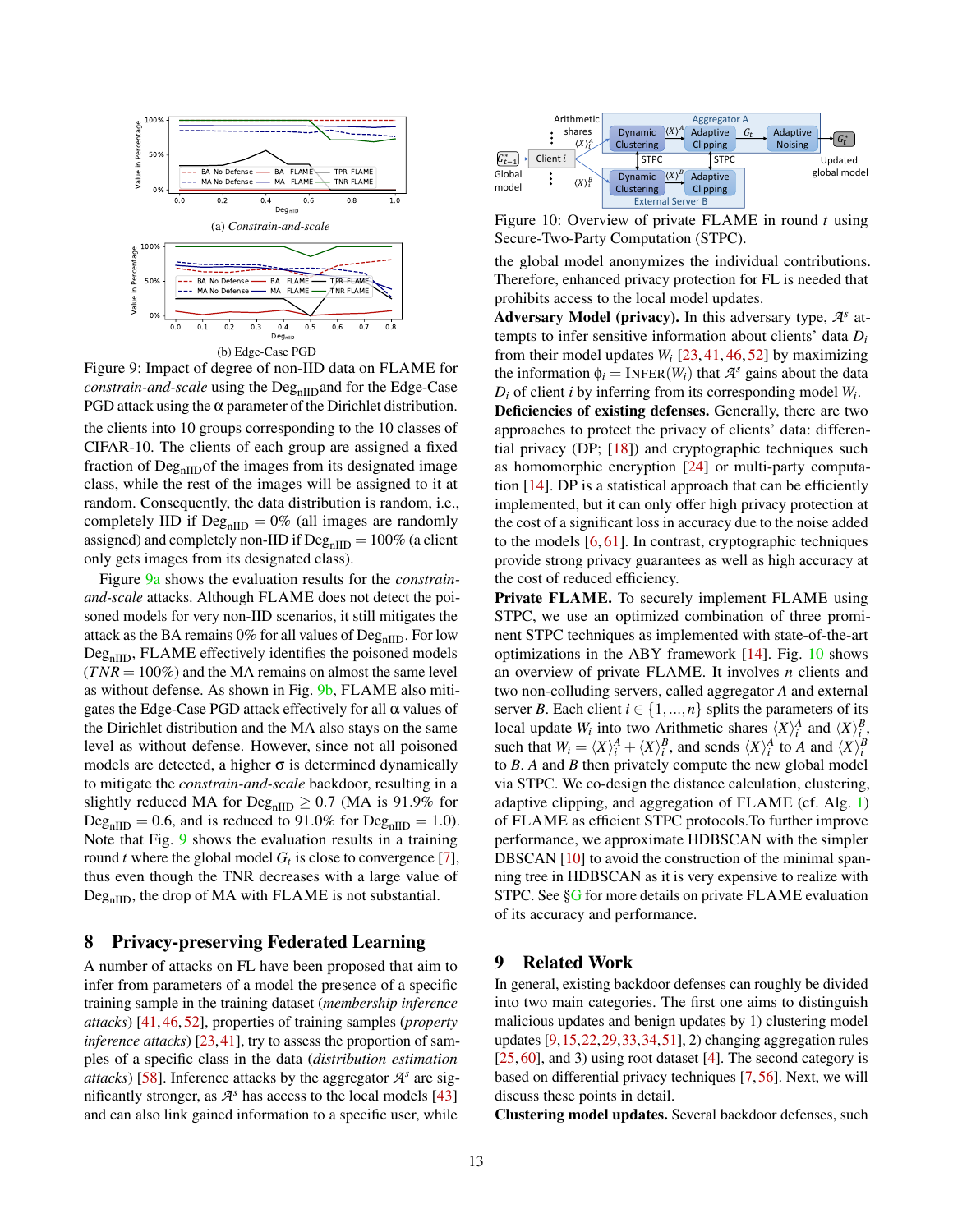as Krum [\[9\]](#page-13-2), AFA [\[42\]](#page-14-4), and Auror [\[51\]](#page-15-5), aim at separating benign and malicious model updates. However, they only work under specific assumptions about the underlying data distributions, e.g., Auror and Krum assume that data of benign clients are iid. In contrast, FoolsGold and AFA [\[42\]](#page-14-4) assume that benign data are non-iid. In addition, FoolsGold assumes that manipulated data are iid. As a result, these defenses are only effective under specific circumstances (cf.  $\S7.1$ ) and cannot handle the simultaneous injection of multiple backdoors (cf. [§4.3.1\)](#page-4-2). Moreover, such defenses cannot detect stealthy attacks, e.g., where the adversary constrains their poisoned updates within benign update distribution such as *Constrain-and-scale* attacks [\[7\]](#page-13-0). In contrast, FLAME does not make any assumption about the data distribution, clipping, and noising components can also mitigate stealthy attacks, and FLAME can defend against injection of multiple backdoors (cf. [§4.3.1\)](#page-4-2).

Changing aggregation rules. Instead of using FedAvg [\[38\]](#page-14-1), Yin *et al.* [\[60\]](#page-15-8) and Guerraoui *et al.* [\[25\]](#page-14-24) propose using the median parameters from all local models as the global model parameters, i.e.,  $G_t = \text{MEDIAN}(W_1^t, \ldots, W_n^t)$ . However, the adversary can bypass it by injecting stealthy models like  $W_3'$ (cf. Fig. [2\)](#page-3-1), in which the parameters of poisoned model will be selected to be incorporated into the global model. Further, our evaluation in [§7.1](#page-9-1) shows that Median also reduces the performance of the model significantly.

Using root data. Although FLTrust [\[12\]](#page-14-2) can defend against byzantine clients (with arbitrary behavior) and detect poisoning attacks including backdoors, it requires the aggregator to have access to a benign root dataset. Baffle [\[4\]](#page-13-1) utilizes clients using their own data to evaluate the performance of the aggregated model to detect backdoors. However, this approach has several limitations. Firstly, the backdoor triggers are only known to the attacker. One cannot ensure that the benign clients would have such trigger data to activate the backdoor. Secondly, Baffle does not work in a non-IID data scenario with a small number of clients as clients cannot distinguish deficits in model performance due to the backdoor from lack of data.

Differential Privacy-based approaches. Clipping and noising are known techniques to achieve differential privacy (DP) [\[18\]](#page-14-9). However, directly applying these techniques to defend against backdoor attacks is not effective because they significantly decrease the Main Task Accuracy  $(\frac{87.1}{87.1})$ [\[7\]](#page-13-0). FLAME tackles this by i) identifying and filtering out potential poisoned models that have a high attack impact (cf.  $\S 4.3.1$ ), and ii) eliminating the residual poison with an appropriate adaptive clipping bound and noise level, such that the Main Task Accuracy is retained (cf. [§4.3.2\)](#page-5-0).

#### 10 Conclusion

In this paper, we introduce FLAME, a resilient aggregation framework for FL that eliminates the impact of backdoor attacks while maintaining the performance of the aggregated model on the main task. We propose a method to approximate the amount of noise that needs to be injected into the global model to neutralize backdoors. Furthermore, in combination with our dynamic clustering and adaptive clipping, FLAME can significantly reduce the noise scale for backdoor removal and thus preserve the benign performance of the global model. In addition, we design, implement, and benchmark efficient secure two-party computation protocols for FLAME to ensure the privacy of clients' training data and to impede inference attacks on client updates.

#### Acknowledgments

This research was funded by the Deutsche Forschungsgemeinschaft (DFG) SFB-1119 CROSSING/236615297, the European Research Council (ERC, grant No. 850990 PSOTI), the EU H2020 project SPATIAL (grant No. 101021808), GRK 2050 Privacy & Trust/251805230, HMWK within ATHENE project, NSF-TrustHub (grant No. 1649423), SRC-Auto (2019-AU-2899), Huawei OpenS3 Lab, and Intel Private AI Collaborative Research Center. We thank the anonymous reviewers and the shepherd, Neil Gong, for constructive reviews and comments.

# References

- <span id="page-13-6"></span>[1] Reddit dataset, 2017. [https://bigquery.cloud.google.](https://bigquery.cloud.google.com/dataset/fh-bigquery:reddit_comments) [com/dataset/fh-bigquery:reddit\\_comments](https://bigquery.cloud.google.com/dataset/fh-bigquery:reddit_comments).
- <span id="page-13-4"></span>[2] Pytorch, 2019. <https://pytorch.org>.
- <span id="page-13-3"></span>[3] Martin Abadi, Andy Chu, Ian Goodfellow, H. Brendan McMahan, Ilya Mironov, Kunal Talwar, and Li Zhang. Deep learning with differential privacy. In *CCS*. ACM, 2016.
- <span id="page-13-1"></span>[4] Sebastien Andreina, Giorgia Azzurra Marson, Helen Möllering, and Ghassan Karame. BaFFLe: Backdoor Detection via Feedback-based Federated Learning. In *ICDCS*, 2021.
- <span id="page-13-8"></span>[5] Manos Antonakakis, Tim April, Michael Bailey, Matt Bernhard, Elie Bursztein, Jaime Cochran, Zakir Durumeric, J. Alex Halderman, Luca Invernizzi, Michalis Kallitsis, Deepak Kumar, Chaz Lever, Zane Ma, Joshua Mason, Damian Menscher, Chad Seaman, Nick Sullivan, Kurt Thomas, and Yi Zhou. Understanding the Mirai Botnet. In *USENIX Security*, 2017.
- <span id="page-13-5"></span>[6] Yoshinori Aono, Takuya Hayashi, Lihua Wang, and Shiho Moriai. Privacy-preserving Deep Learning via Additively Homomorphic Encryption. In *TIFS*, 2017.
- <span id="page-13-0"></span>[7] Eugene Bagdasaryan, Andreas Veit, Yiqing Hua, Deborah Estrin, and Vitaly Shmatikov. How To Backdoor Federated Learning. In *AISTATS*, 2020.
- <span id="page-13-7"></span>[8] Moran Baruch, Gilad Baruch, and Yoav Goldberg. A Little Is Enough: Circumventing Defenses For Distributed Learning. In *NIPS*, 2019.
- <span id="page-13-2"></span>[9] Peva Blanchard, El Mahdi El Mhamdi, Rachid Guerraoui, and Julien Stainer. Machine Learning with Adversaries: Byzantine Tolerant Gradient Descent. In *NIPS*, 2017.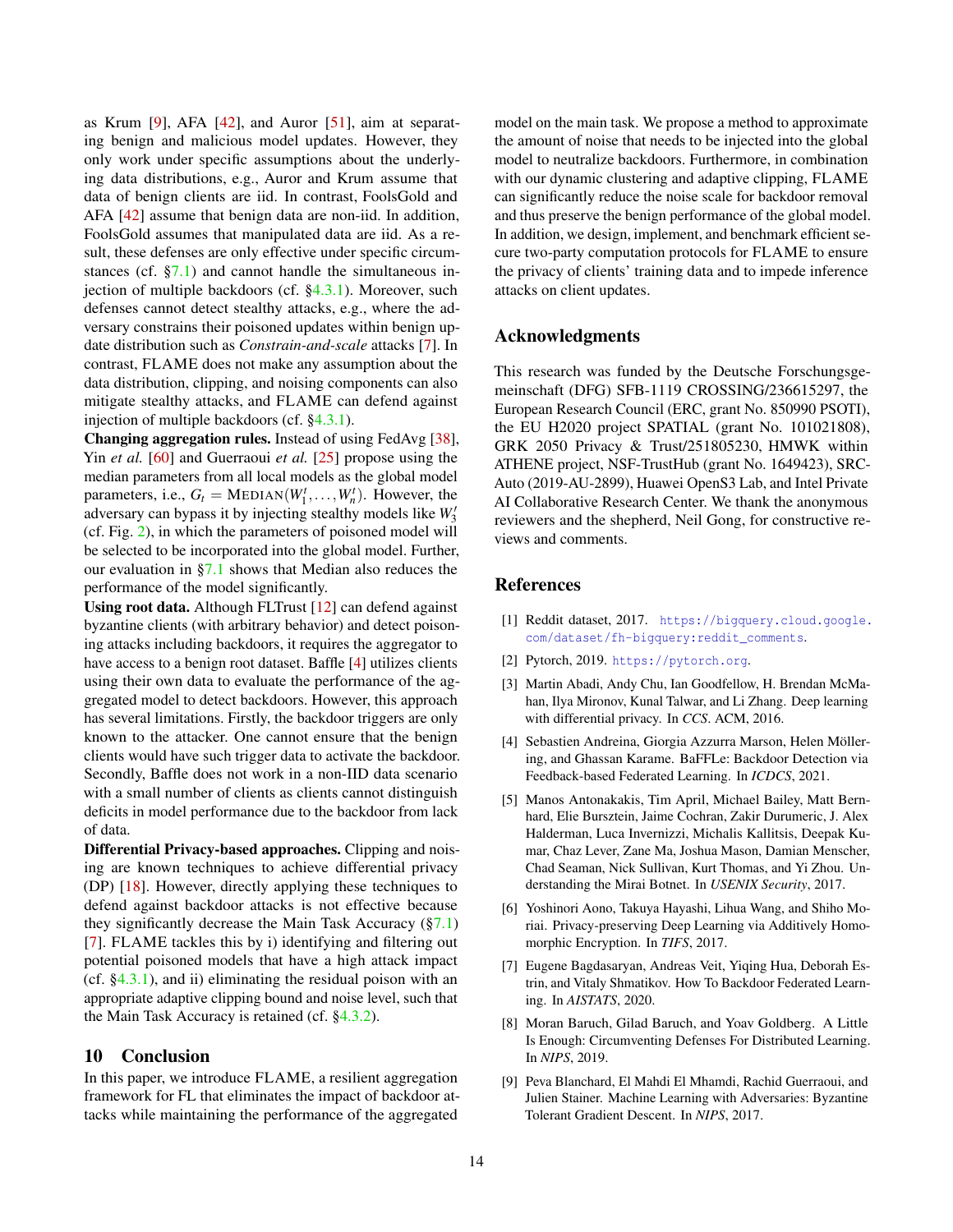- <span id="page-14-19"></span>[10] Beyza Bozdemir, Sébastien Canard, Orhan Ermis, Helen Möllering, Melek Önen, and Thomas Schneider. Privacypreserving density-based clustering. In *ASIACCS*, 2021.
- <span id="page-14-7"></span>[11] Ricardo J. G. B. Campello, Davoud Moulavi, and Joerg Sander. Density-Based Clustering Based on Hierarchical Density Estimates. In *Pacific-Asia Conference on Knowledge Discovery and Data Mining*, 2013.
- <span id="page-14-2"></span>[12] Xiaoyu Cao, Minghong Fang, Jia Liu, and Neil Zhenqiang Gong. Fltrust: Byzantine-robust federated learning via trust bootstrapping. In *NDSS*, 2021.
- <span id="page-14-13"></span>[13] Trishul Chilimbi, Yutaka Suzue, Johnson Apacible, and Karthik Kalyanaraman. Project Adam: Building an Efficient and Scalable Deep Learning Training System. In *USENIX Operating Systems Design and Implementation*, 2014.
- <span id="page-14-18"></span>[14] Daniel Demmler, Thomas Schneider, and Michael Zohner. ABY - A Framework for Efficient Mixed-Protocol Secure Two-Party Computation. In *NDSS*, 2015.
- <span id="page-14-20"></span>[15] Ilias Diakonikolas, Gautam Kamath, Daniel Kane, Jerry Li, Jacob Steinhardt, and Alistair Stewart. Sever: A robust metaalgorithm for stochastic optimization. In *ICML*, 2019.
- <span id="page-14-28"></span>[16] Rohan Doshi, Noah Apthorpe, and Nick Feamster. Machine Learning DDoS Detection for Consumer Internet of Things Devices. In *arXiv preprint:1804.04159*, 2018.
- <span id="page-14-10"></span>[17] Min Du, Ruoxi Jia, and Dawn Song. Robust anomaly detection and backdoor attack detection via differential privacy. In *ICLR*, 2020.
- <span id="page-14-9"></span>[18] Cynthia Dwork and Aaron Roth. The Algorithmic Foundations of Differential Privacy. In *Foundations and Trends in Theoretical Computer Science*, 2014.
- <span id="page-14-8"></span>[19] Martin Ester, Hans-Peter Kriegel, Jörg Sander, Xiaowei Xu, et al. A Density-Based Algorithm for Discovering Clusters in Large Spatial Databases with Noise. In *KDD*, 1996.
- <span id="page-14-14"></span>[20] Minghong Fang, Xiaoyu Cao, Jinyuan Jia, and Neil Zhengiang Gong. Local Model Poisoning Attacks to Byzantine-Robust Federated Learning. In *USENIX Security*, 2020.
- <span id="page-14-5"></span>[21] Hossein Fereidooni, Samuel Marchal, Markus Miettinen, Azalia Mirhoseini, Helen Möllering, Thien Duc Nguyen, Phillip Rieger, Ahmad-Reza Sadeghi, Thomas Schneider, Hossein Yalame, et al. Safelearn: secure aggregation for private federated learning. In *2021 IEEE Security and Privacy Workshops (SPW)*, pages 56–62. IEEE, 2021.
- <span id="page-14-3"></span>[22] Clement Fung, Chris JM Yoon, and Ivan Beschastnikh. The limitations of federated learning in sybil settings. In *RAID*, 2020. originally published as arxiv:1808.04866.
- <span id="page-14-16"></span>[23] Karan Ganju, Qi Wang, Wei Yang, Carl A Gunter, and Nikita Borisov. Property Inference Attacks on Fully Connected Neural Networks Using Permutation Invariant Representations. In *CCS*, 2018.
- <span id="page-14-17"></span>[24] Craig Gentry. *A Fully Homomorphic Encryption Scheme*. PhD thesis, Stanford University, Stanford, CA, USA, 2009.
- <span id="page-14-24"></span>[25] Rachid Guerraoui, Sébastien Rouault, et al. The hidden vulnerability of distributed learning in byzantium. In *ICML*. PMLR, 2018.
- <span id="page-14-26"></span>[26] Kaiming He, Xiangyu Zhang, Shaoqing Ren, and Jian Sun. Deep Residual Learning for Image Recognition. In *CVPR*, 2016.
- <span id="page-14-29"></span>[27] Stephen Herwig, Katura Harvey, George Hughey, Richard Roberts, and Dave Levin. Measurement and Analysis of Hajime, a Peer-to-Peer IoT Botnet. In *NDSS*, 2019.
- <span id="page-14-6"></span>[28] Li Huang, Yifeng Yin, Zeng Fu, Shifa Zhang, Hao Deng, and Dianbo Liu. LoAdaBoost: Loss-Based AdaBoost Federated Machine Learning on medical Data. In *arXiv preprint:1811.12629*, 2018.
- <span id="page-14-21"></span>[29] Youssef Khazbak, Tianxiang Tan, and Guohong Cao. Mlguard: Mitigating poisoning attacks in privacy preserving distributed collaborative learning. In *International Conference on Computer Communications and Networks (ICCCN)*. IEEE, 2020.
- <span id="page-14-30"></span>[30] Constantinos Kolias, Georgios Kambourakis, Angelos Stavrou, and Jeffrey Voas. DDoS in the IoT: Mirai and Other Botnets. In *IEEE Computer*, 2017.
- <span id="page-14-25"></span>[31] Alex Krizhevsky and Geoffrey Hinton. Learning Multiple Layers of Features from Tiny Images. Technical report, 2009.
- <span id="page-14-27"></span>[32] Y. Lecun, L. Bottou, Y. Bengio, and P. Haffner. Gradient-based learning applied to document recognition. *Proceedings of the IEEE*, 86(11), 1998.
- <span id="page-14-22"></span>[33] Suyi Li, Yong Cheng, Yang Liu, Wei Wang, and Tianjian Chen. Abnormal client behavior detection in federated learning. *arXiv preprint arXiv:1910.09933*, 2019.
- <span id="page-14-23"></span>[34] Suyi Li, Yong Cheng, Wei Wang, Yang Liu, and Tianjian Chen. Learning to detect malicious clients for robust federated learning. *arXiv preprint arXiv:2002.00211*, 2020.
- <span id="page-14-11"></span>[35] Yujun Lin, Song Han, Huizi Mao, Yu Wang, and William J. Dally. Deep Gradient Compression: Reducing the Communication Bandwidth for Distributed Training. In *ICLR*, 2018.
- <span id="page-14-31"></span>[36] Leland McInnes and John Healy. Accelerated hierarchical density based clustering. In *Data Mining Workshops (ICDMW), 2017 IEEE International Conference on*. IEEE, 2017.
- <span id="page-14-32"></span>[37] Leland McInnes, John Healy, and Steve Astels. hdbscan: Hierarchical density based clustering. *The Journal of Open Source Software*, 2(11):205, 2017.
- <span id="page-14-1"></span>[38] Brendan McMahan, Eider Moore, Daniel Ramage, Seth Hampson, and Blaise Agüera y Arcas. Communication-Efficient Learning of Deep Networks from Decentralized Data. In *AIS-TATS*, 2017.
- <span id="page-14-0"></span>[39] Brendan McMahan and Daniel Ramage. Federated learning: Collaborative Machine Learning without Centralized Training Data. Google AI, 2017.
- <span id="page-14-12"></span>[40] H. Brendan McMahan, Daniel Ramage, Kunal Talwar, and Li Zhang. Learning Differentially Private Language Models Without Losing Accuracy. In *ICLR*, 2018.
- <span id="page-14-15"></span>[41] Luca Melis, Congzheng Song, Emiliano De Cristofaro, and Vitaly Shmatikov. Exploiting Unintended Feature Leakage in Collaborative Learning. In *IEEE S&P*, 2019.
- <span id="page-14-4"></span>[42] Luis Muñoz-González, Kenneth T. Co, and Emil C. Lupu. Byzantine-Robust Federated Machine Learning through Adaptive Model Averaging. In *arXiv preprint:1909.05125*, 2019.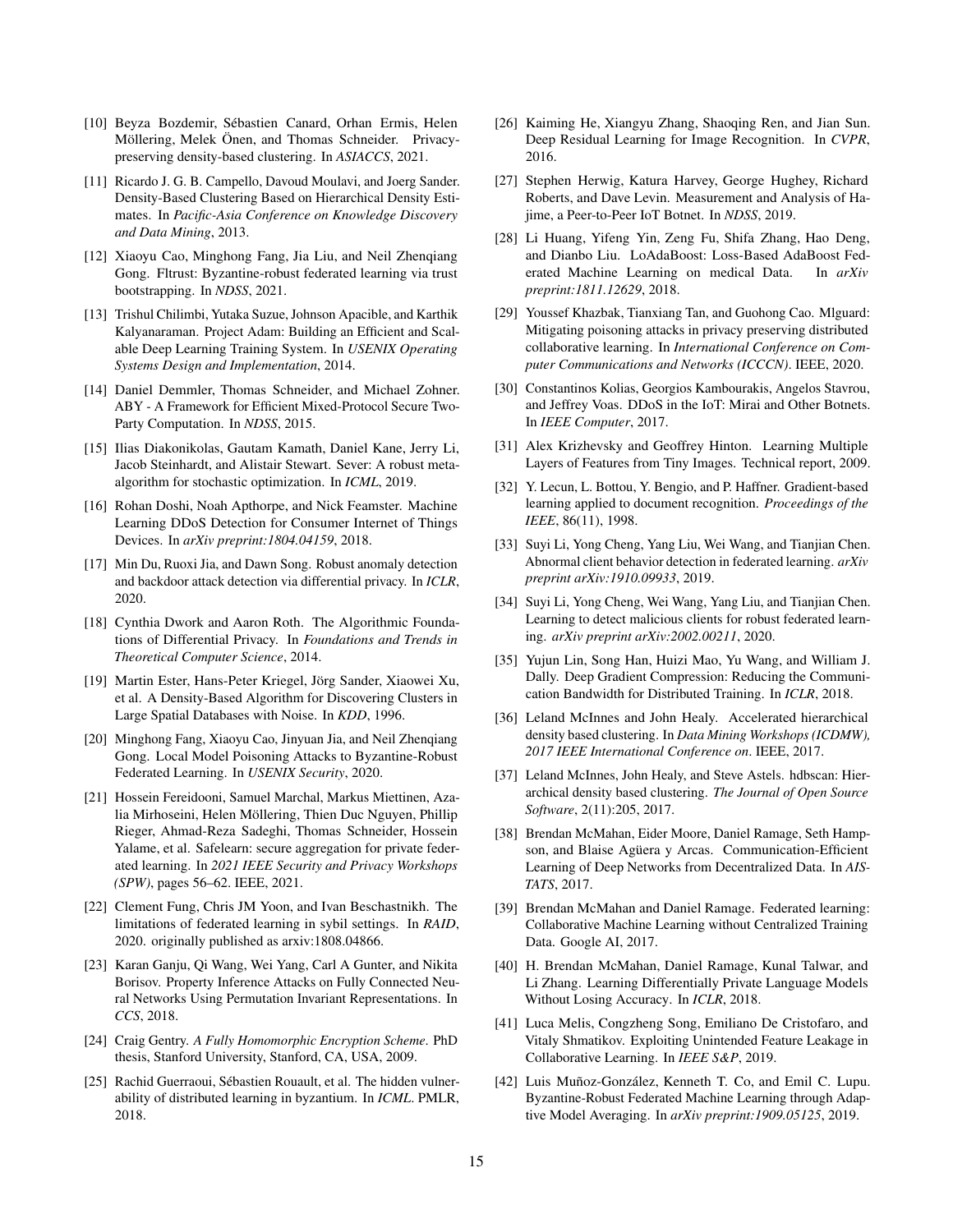- <span id="page-15-15"></span>[43] M. Nasr, R. Shokri, and A. Houmansadr. Comprehensive privacy analysis of deep learning: Passive and active white-box inference attacks against centralized and federated learning. In *IEEE S&P*, 2019.
- <span id="page-15-1"></span>[44] Thien Duc Nguyen, Samuel Marchal, Markus Miettinen, Hossein Fereidooni, N. Asokan, and Ahmad-Reza Sadeghi. DÏoT: A Federated Self-learning Anomaly Detection System for IoT. In *ICDCS*, 2019.
- <span id="page-15-2"></span>[45] Thien Duc Nguyen, Phillip Rieger, Markus Miettinen, and Ahmad-Reza Sadeghi. Poisoning Attacks on Federated Learning-Based IoT Intrusion Detection System. In *Workshop on Decentralized IoT Systems and Security*, 2020.
- <span id="page-15-12"></span>[46] Apostolos Pyrgelis, Carmela Troncoso, and Emiliano De Cristofaro. Knock Knock, Who's There? Membership Inference on Aggregate Location Data. In *NDSS*, 2018.
- <span id="page-15-9"></span>[47] Jianji Ren, Haichao Wang, Tingting Hou, Shuai Zheng, and Chaosheng Tang. Federated Learning-Based Computation Offloading Optimization in Edge Computing-Supported Internet of Things. In *IEEE Access*, 2019.
- <span id="page-15-11"></span>[48] Sumudu Samarakoon, Mehdi Bennis, Walid Saad, and Merouane Debbah. Federated Learning for Ultra-Reliable Low-Latency V2V Communications. In *GLOBCOM*, 2018.
- <span id="page-15-0"></span>[49] Micah Sheller, Anthony Reina, Brandon Edwards, Jason Martin, and Spyridon Bakas. Federated Learning for Medical Imaging. In *Intel AI*, 2018.
- <span id="page-15-7"></span>[50] Micah Sheller, Anthony Reina, Brandon Edwards, Jason Martin, and Spyridon Bakas. Multi-Institutional Deep Learning Modeling Without Sharing Patient Data: A Feasibility Study on Brain Tumor Segmentation. In *Brain Lesion Workshop*, 2018.
- <span id="page-15-5"></span>[51] Shiqi Shen, Shruti Tople, and Prateek Saxena. Auror: Defending Against Poisoning Attacks in Collaborative Deep Learning Systems. In *ACSAC*, 2016.
- <span id="page-15-13"></span>[52] Reza Shokri, Marco Stronati, Congzheng Song, and Vitaly Shmatikov. Membership Inference Attacks Against Machine Learning Models. In *IEEE S&P*, 2017.
- <span id="page-15-19"></span>[53] Arunan Sivanathan, Hassan Habibi Gharakheili, Franco Loi, Adam Radford, Chamith Wijenayake, Arun Vishwanath, and Vijay Sivaraman. Classifying IoT Devices in Smart Environments Using Network Traffic Characteristics. In *TMC*, 2018.
- <span id="page-15-10"></span>[54] Virginia Smith, Chao-Kai Chiang, Maziar Sanjabi, and Ameet S Talwalkar. Federated Multi-Task Learning. In *NIPS*, 2017.
- <span id="page-15-18"></span>[55] Saleh Soltan, Prateek Mittal, and Vincent Poor. BlackIoT: IoT Botnet of High Wattage Devices Can Disrupt the Power Grid. In *USENIX Security*, 2018.
- <span id="page-15-6"></span>[56] Ziteng Sun, Peter Kairouz, Ananda Theertha Suresh, and H Brendan McMahan. Can you really backdoor federated learning? *arXiv preprint arXiv:1911.07963*, 2019.
- <span id="page-15-3"></span>[57] Hongyi Wang, Kartik Sreenivasan, Shashank Rajput, Harit Vishwakarma, Saurabh Agarwal, Jy-yong Sohn, Kangwook Lee, and Dimitris Papailiopoulos. Attack of the tails: Yes, you really can backdoor federated learning. In *NeurIPS*, 2020.
- <span id="page-15-14"></span>[58] Lixu Wang, Shichao Xu, Xiao Wang, and Qi Zhu. Eavesdrop the Composition Proportion of Training Labels in Federated Learning. In *arXiv preprint:1910.06044*, 2019.
- <span id="page-15-4"></span>[59] Chulin Xie, Keli Huang, Pin-Yu Chen, and Bo Li. DBA: Distributed Backdoor Attacks against Federated Learning. In *ICLR*, 2020.
- <span id="page-15-8"></span>[60] Dong Yin, Yudong Chen, Ramchandran Kannan, and Peter Bartlett. Byzantine-robust distributed learning: Towards optimal statistical rates. In *ICML*. PMLR, 2018.
- <span id="page-15-16"></span>[61] Chengliang Zhang, Suyi Li, Junzhe Xia, Wei Wang, Feng Yan, and Yang Liu. BatchCrypt: Efficient Homomorphic Encryption for Cross-Silo Federated Learning. In *USENIX ATC*, 2020.

### A Datasets and Learning Configurations

Word Prediction (WP). We use the Reddit dataset of November 2017 [\[1\]](#page-13-6) with the same settings as state-of-theart works [\[7,](#page-13-0)[38,](#page-14-1)[40\]](#page-14-12) for comparability. In particular, each user in the dataset with at least 150 posts and not more than 500 posts is considered as a client. This results in 80 000 clients' datasets with sizes between 298 and 32 660 words.

The model consists of two LSTM layers and a linear output layer [\[7,](#page-13-0) [38\]](#page-14-1). To be comparable to the attack setting in [\[7\]](#page-13-0), we evaluate FLAME on five different backdoors, each with a different trigger sentence corresponding to a chosen output. Image Classification (IC). For image classification, we use mainly the CIFAR-10 dataset [\[31\]](#page-14-25), a standard benchmark dataset for image classification, in particular for FL [\[38\]](#page-14-1) and backdoor attacks [\[7,](#page-13-0) [8,](#page-13-7) [42\]](#page-14-4). It consists of 60 000 images of 10 different classes. The adversary aims at changing the predicted label of one class of images to another class of images. We use a lightweight version of the ResNet18 model [\[26\]](#page-14-26) with 4 convolutional layers with max-pooling and batch normalization [\[7\]](#page-13-0). The experimental setup consists of 100 clients and uses a PMR of 20%. In addition to the CIFAR-10 dataset, we also evaluate FLAME's effectiveness on two further datasets for image classification. The *MNIST* dataset consists of 70 000 handwritten digits [\[32\]](#page-14-27). The learning task is to classify images to identify digits. The adversary poisons the model by mislabeling labels of digit images before using it for training [\[51\]](#page-15-5). We use a convolutional neural network (CNN) with 431000 parameters. The *Tiny-ImageNet*<sup>[3](#page-15-17)</sup> consists of 200 classes and each class has 500 training images, 50 validation images, and 50 test images. We used ResNet18 [\[26\]](#page-14-26) model.

Network Intrusion Detection System (NIDS). We test backdoor attacks on IoT anomaly-based intrusion detection systems that often represent critical security applications [\[5,](#page-13-8) [16,](#page-14-28) [27,](#page-14-29) [30,](#page-14-30) [44,](#page-15-1) [45,](#page-15-2) [55\]](#page-15-18). Here, the adversary aims at causing incorrect classification of anomalous traffic patterns, e.g., generated by IoT malware, as benign patterns. Based on the FL anomaly detection system  $D\ddot{I}oT$  [\[44\]](#page-15-1), we use three datasets called DIoT-Benign, DIoT-Attack, and UNSW-Benign [\[44,](#page-15-1)[53\]](#page-15-19) from real-world home and office deployments

<span id="page-15-17"></span><sup>3</sup>https://tiny-imagenet.herokuapp.com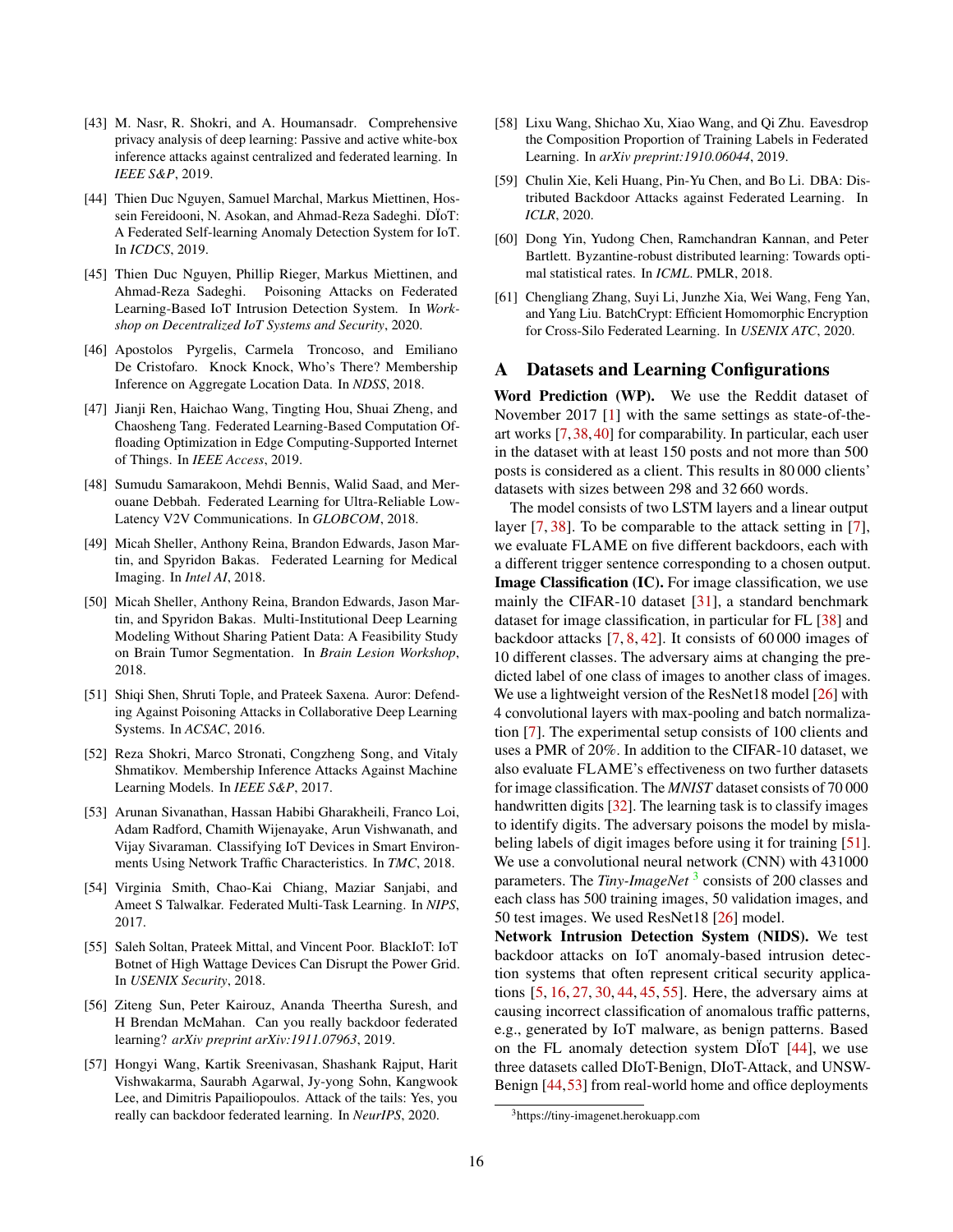<span id="page-16-3"></span>Table 6: Effectiveness of the clustering component, in terms of True Positive Rate (*TPR*) and True Negative Rate (*TNR*), of FLAME in comparison to existing defenses for the *constrainand-scale* attack on three datasets. All values are in percentage and the best results of the defenses are marked in bold.

| Defenses   | Reddit |       | CIFAR-10 |       | IoT-Traffic |       |
|------------|--------|-------|----------|-------|-------------|-------|
|            | TPR    | TNR   | TPR      | TNR   | TPR         | TNR   |
| Krum       | 9.1    | 0.0   | 8.2      | 0.0   | 24.2        | 0.0   |
| FoolsGold  | 100.0  | 100.0 | 0.0      | 90.0  | 32.7        | 84.4  |
| Auror      | 0.0    | 90.0  | 0.0      | 90.0  | 0.0         | 70.2  |
| <b>AFA</b> | 0.0    | 88.9  | 100.0    | 100.0 | 4.5         | 69.2  |
| FL A ME    | 22.2   | 100.0 | 23.8     | 86.2  | 59.5        | 100.0 |

(four homes and two offices located in Germany and Australia). DIoT-Attack contains the traffic of 5 anomalously behaving IoT devices, infected by the Mirai malware [\[44\]](#page-15-1). Moreover, we collected a fourth IoT dataset containing communication data from 24 typical IoT devices (including IP cameras and power plugs) in three different smart home settings and an office setting. Following [\[44\]](#page-15-1), we extracted device-type-specific datasets capturing the devices' communication behavior. We simulate the FL setup by splitting each device type's dataset among several clients (from 20 to 200). Each client has a training dataset corresponding to three hours of traffic measurements containing samples of roughly 2 000-3 000 communication packets. The learning model consists of 2 GRU layers and a fully connected layer.

#### <span id="page-16-2"></span>B Effectiveness of FLAME's Components

# B.1 Effectiveness of the Clustering Component

We show the results for the clustering component in Tab. [6.](#page-16-3) As shown there, our filtering achieves *TNR* = 100% for the Reddit and IoT-Traffic datasets, i.e., FLAME only selects benign models in this attack setting. Recall that the goal of clustering is to filter out the poisoned models with high attack impact, i.e., not necessarily all poisoned models (cf. [§4.1\)](#page-3-0). This allows FLAME to defend backdoor attacks effectively, even if not all poisoned models are filtered. For example, although for the CIFAR-10 dataset in Tab. [6](#page-16-3) the TNR is not 100 % (86.2%), the attack is still mitigated by the noising component, such that the BA is  $0\%$  (cf. Tab. [4\)](#page-10-1).

# <span id="page-16-0"></span>B.2 Effectiveness of Clipping

Fig. [11](#page-16-4) demonstrates the effectiveness of FLAME's dynamic clipping where S is the median of  $L_2$ -norms compared to a static clipping bound [\[7\]](#page-13-0) and different choices for a dynamic clipping boundary (i.e., median, half of median, median multiplied by 1.5). The experiments are conducted for the IoT-Traffic dataset, which is non-iid. Fig. [11a](#page-16-5) and Fig. [11b](#page-16-6) show that a small static bound  $S = 0.5$  is effective to mitigate the attack  $(BA = 0\%)$ , but *MA* drops to 0% rendering the model useless. Moreover, a higher static bound like  $S = 10$  is ineffective as  $BA = 100\%$  if the Poisoned Data Rate (*PDR*) > 35%. In contrast, FLAME's dynamic clipping threshold performs

<span id="page-16-7"></span><span id="page-16-6"></span><span id="page-16-5"></span><span id="page-16-4"></span>

<span id="page-16-8"></span>Figure 11: Effectiveness of FLAME's clipping bound in terms of Backdoor Accuracy (*BA*) and Main Task Accuracy  $(MA)$ . *S* is the clipping bound and *med* the L<sub>2</sub>-norm median.

<span id="page-16-9"></span>

Figure 12: Impact of different noise level factors on the Backdoor Accuracy (*BA*) and Main Task Accuracy (*MA*).

<span id="page-16-1"></span>significantly better as *BA* consistently remains at 0% while *MA* remains high (cf. Fig. [11c](#page-16-7) and Fig. [11d\)](#page-16-8).

#### B.3 Effectiveness of Adding Noise

Fig. [12](#page-16-9) shows the impact of adding noise to the intermediate global models with respect to different noise level factors  $\lambda$  to determine the standard deviation of the noise σ dynamically based on the median  $L_2$ -norm of the updates  $S_t$  as  $\sigma = \lambda S_t$ . As it can be seen, increasing  $\lambda$  reduces the *BA*, but it also negatively impacts the performance of the model in the main task (*MA*). Therefore, the noise level must be dynamically tuned and combined with the other defense components to optimize the overall success of the defense. The noise level factor is determined by  $\lambda = \frac{1}{\epsilon}$  $\sqrt{2ln\frac{1.25}{\delta}}$  for  $(\varepsilon,\delta)$ -DP. We use standard DP parameters and set  $\epsilon = 3705$  for IC,  $\epsilon = 395$  for the NIDS and  $\varepsilon = 4191$  for the NLP scenario. Accordingly,  $\lambda = 0.001$  for IC and NLP, and  $\lambda = 0.01$  for the NIDS scenario. The DP budget is dependent on the considered dataset scenario. It is determined based on the median of the dataset sizes of the clients and the size of the model used. It can thus be empirically determined by the aggregator. Analogous to determining the clipping boundary S (cf. [4.3.2\)](#page-5-0), using the median ensures that the used dataset size is within the range of benign values.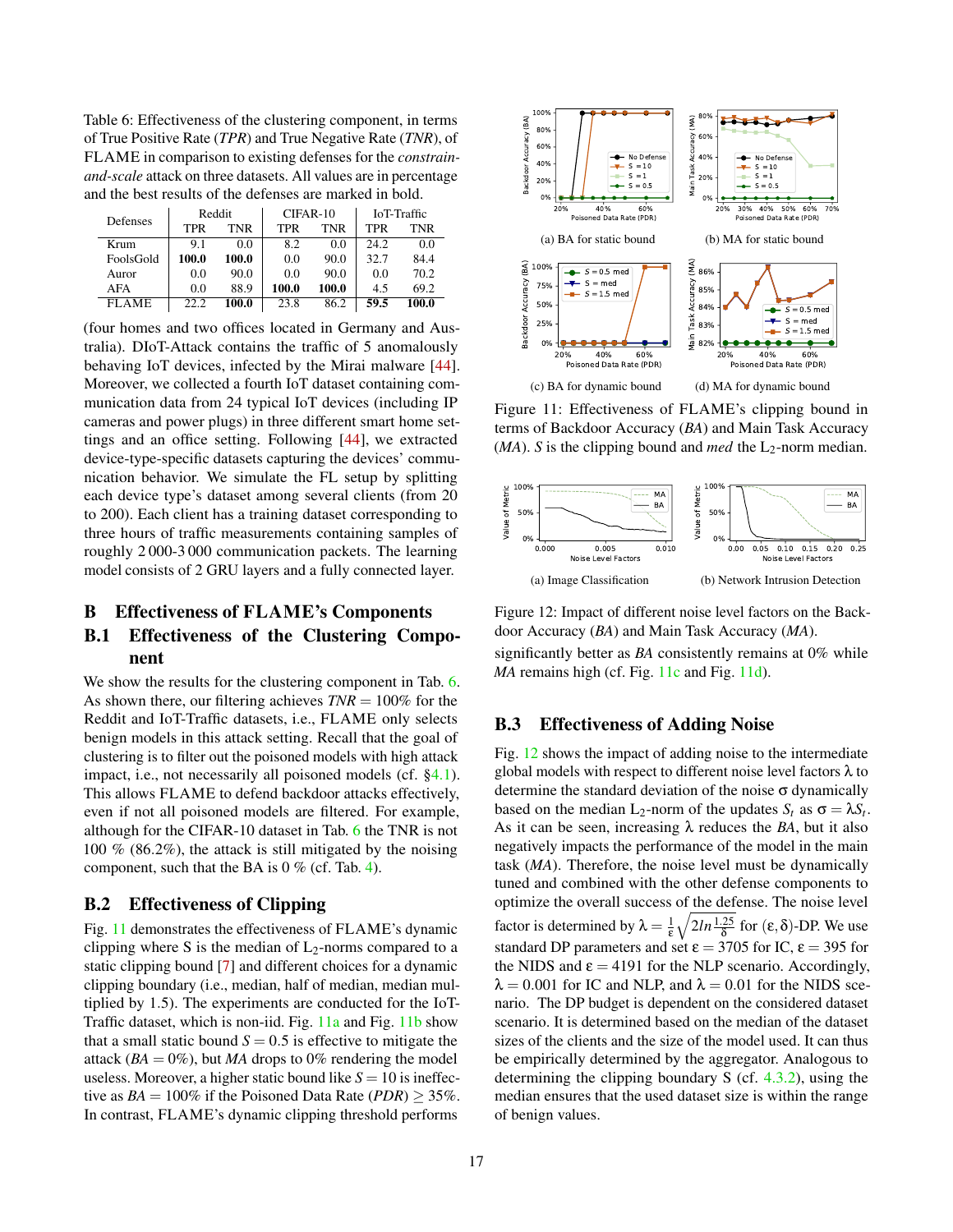# <span id="page-17-0"></span>C Naïve Combination

Furthermore, we test a naïve combination of the defense components by stacking clipping and adding noise (using a fixed clipping bound of 1.0 and a standard deviation of 0.01 as in [\[7\]](#page-13-0)) on top of a clustering component using K-means. However, this naïve approach still allows a *BA* of 51.9% and a *MA* of 60.24%, compared to a *BA* of 0.0% and a *MA* of 89.87% of FLAME in the same scenario for the CIFAR-10 dataset. Based on our evaluations in [§7.1,](#page-10-1) it becomes apparent that FLAME's dynamic nature goes beyond previously proposed defenses that consist of static baseline ideas, which FLAME significantly optimizes, extends, and automates to offer a comprehensive dynamic and private defense against sophisticated backdoor attacks.

# <span id="page-17-2"></span>D Overhead of FLAME

We evaluated FLAME for 6 different device types from the IoT dataset. In this experiment, only benign clients participated and the model was randomly initialized. The highest observed overhead was 4 additional rounds. In average, 1.67 additional training rounds were needed to achieve at least 99% of the *MA* that was achieved without applying the defense, i.e., FLAME does not prevent the model from converging.

# <span id="page-17-1"></span>E HDBSCAN

HDBSCAN [\[11\]](#page-14-7) is a density-based clustering technique that classifies data samples in different clusters without predefined the maximum distance and the number of clusters. In the following, we describe HDBSCAN in detail, following the implementation of McInnes *et al.* [\[36,](#page-14-31) [37\]](#page-14-32). However, we focus on the behavior of HDBSCAN for the parameters that FLAME uses, i.e., when min cluster size= $N/2+$ 1 and min\_samples=1, e.g., because of the choice for min\_cluster\_size we skip parts that deal with multiple clusters. HDBSCAN first uses the given distances to build a minimal spanning tree (MST), where the vertices represent the individual data points and the edges are weighted by the distances between the respective points. Then it uses the MST to build a binary tree where the leaf nodes represent the vertices of the MST and the non-leaf nodes represent the edges of the MST. For this, first, all vertices are considered as separate trees (of size 1). For this, first, all vertices are considered as separate trees (of size 1) and then, starting from the edge with the lowest weight, iteratively the trees are merged by creating a non-leaf-node for each edge of the MST and set the (previously not connected) subtrees containing the endpoints of the edge as children for the new node (represented by calling the function make\_binary\_tree. In the next step, HDBSCAN collects all nodes of the binary tree as candidates, that cover at least  $N/2+1$  data points. Since only non-leaf nodes fulfill the requirement of covering at least  $N/2+1$  data points, each cluster candidate is based on a node, representing an edge in the MST. It uses the weight of the edge and the number of covered points to calculate a so-called stability value. Then

HDBSCAN uses the stability value to determine the cluster candidate with the most homogeneous density and returns this candidate as majority cluster. Finally, it assigns the cluster label to all data points inside this cluster and labels all points outside of this cluster as noise.

# <span id="page-17-3"></span>F Effectiveness of FLAME against untargeted poisoning attacks

Another attack type related to backdooring is *untargeted poisoning* [\[8,](#page-13-7) [9,](#page-13-2) [20\]](#page-14-14). Unlike backdoor attacks that aim to incorporate specific backdoor functionalities, untargeted poisoning aims at rendering the model unusable. The adversary uses crafted local models with low Main Task Accuracy to damage the global model *G*. Fang at el. [\[20\]](#page-14-14) propose such an attack bypassing state-of-the-art defenses. Although we do not focus on untargeted poisoning, our approach intuitively defends it since, in principle, this attack also trade-offs attack impact against stealthiness. To evaluate the effectiveness of FLAME against this attack, we test the Krum-based attack proposed by [\[20\]](#page-14-14) on FLAME. Since [\[20\]](#page-14-14)'s evaluation uses image datasets, we evaluate FLAME's resilience against it with CIFAR-10. The evaluation results show that although the attack significantly damages the model by reducing *MA* from 92.16% to 46.72%, FLAME can successfully defend against it and *MA* remains at 91.31%.

# <span id="page-17-4"></span>G Performance of Private FLAME

For our implementation, we use the STPC framework ABY [\[14\]](#page-14-18) which implements the three sharing types, including state-of-the-art optimizations and flexible conversions and the open-source privacy-preserving DBSCAN by Bozdemir et al. [\[10\]](#page-14-19). All STPC results are averaged over 10 experiments and run on two separate servers with Intel Core i9-7960X CPUs with 2.8 GHz and 128 GB RAM connected over a 10 Gbit/s LAN with 0.2 ms RTT.

Approximating HDBSCAN by DBSCAN. We measure the effect of approximating HDBSCAN by DBSCAN including the binary search for the neighborhood parameter ε. The results show that our approximation has a negligible loss of accuracy. For some applications, the approximation even performs slightly better than the standard FLAME, e.g., for CIFAR-10, private FLAME correctly filters all poisoned models, while standard FLAME accepts a small number (*TNR* = 86.2%), which is still sufficient to achieve  $BA = 0.0\%$ .

Runtime of Private FLAME. We evaluate the runtime in seconds per training iteration of the cosine distance, Euclidean distance + clipping + model aggregation, and clustering steps of Alg. [1](#page-4-6) in standard (without STPC) and in private FLAME (with STPC). The results show that private FLAME causes a significant overhead on the runtime by a factor of up to three orders of magnitude compared to the standard (non-private) FLAME. However, even if we consider the largest model (Reddit) with  $K = 100$  clients, we have a total server-side